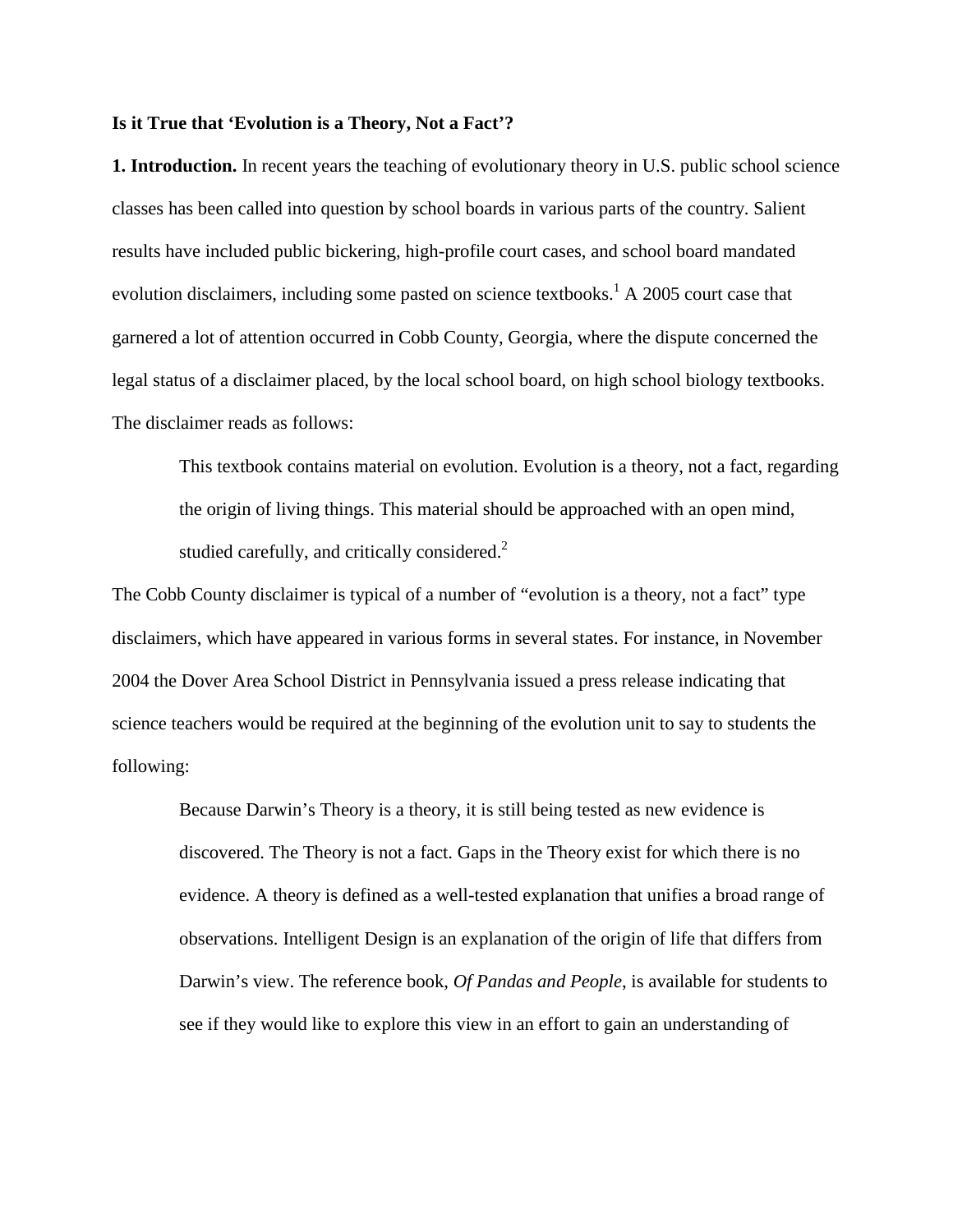what Intelligent Design actually involves. As is true with any theory, students are encouraged to keep an open mind.<sup>3</sup>

Such disclaimers hearken back at least to 1995, when an evolution disclaimer was pasted on Alabama's state-approved biology texts. That disclaimer said:

This textbook discusses evolution, a controversial theory some scientists present as a scientific explanation for the origin of living things, such as plants, animals and humans. No one was present when life first appeared on earth. Therefore, any statement about life's origins should be considered as theory, not fact.<sup>4</sup>

In 1999, the Alabama disclaimer was also voted unanimously by the Oklahoma Textbook Committee to be pasted on all Oklahoma public high school biology textbooks; and, from the mid-1990s to 2005, the Beebe School District in Beebe, Arkansas had pasted on all high school biology textbooks disclaimers that called evolution "a controversial theory" that many people believe is not adequate to explain origins of life.<sup>5</sup>

As far as I know, there are no official "evolution is a theory, not a fact" disclaimers currently being used on biology textbooks. This is mostly due to two recent high profile court cases (*Selman et al. v Cobb County School District* and *Kitzmiller et al. v Dover Area School District*) in which the disclaimers were ruled illegal due to their violating the First Amendment of the United States Constitution.<sup>6</sup> It is somewhat ironic that some of this legal and legislative maneuvering was prompted, at least indirectly, by President George W. Bush's No Child Left Behind Act, which mandates that states test students according to various state-adopted standards. Since many states have adopted the 1996 National Science Education Standards which include the teaching of evolutionary theory—many school districts will teach evolution (some for the first time) in order to meet curriculum standards by the end of  $2007$ .<sup>7</sup> Facing the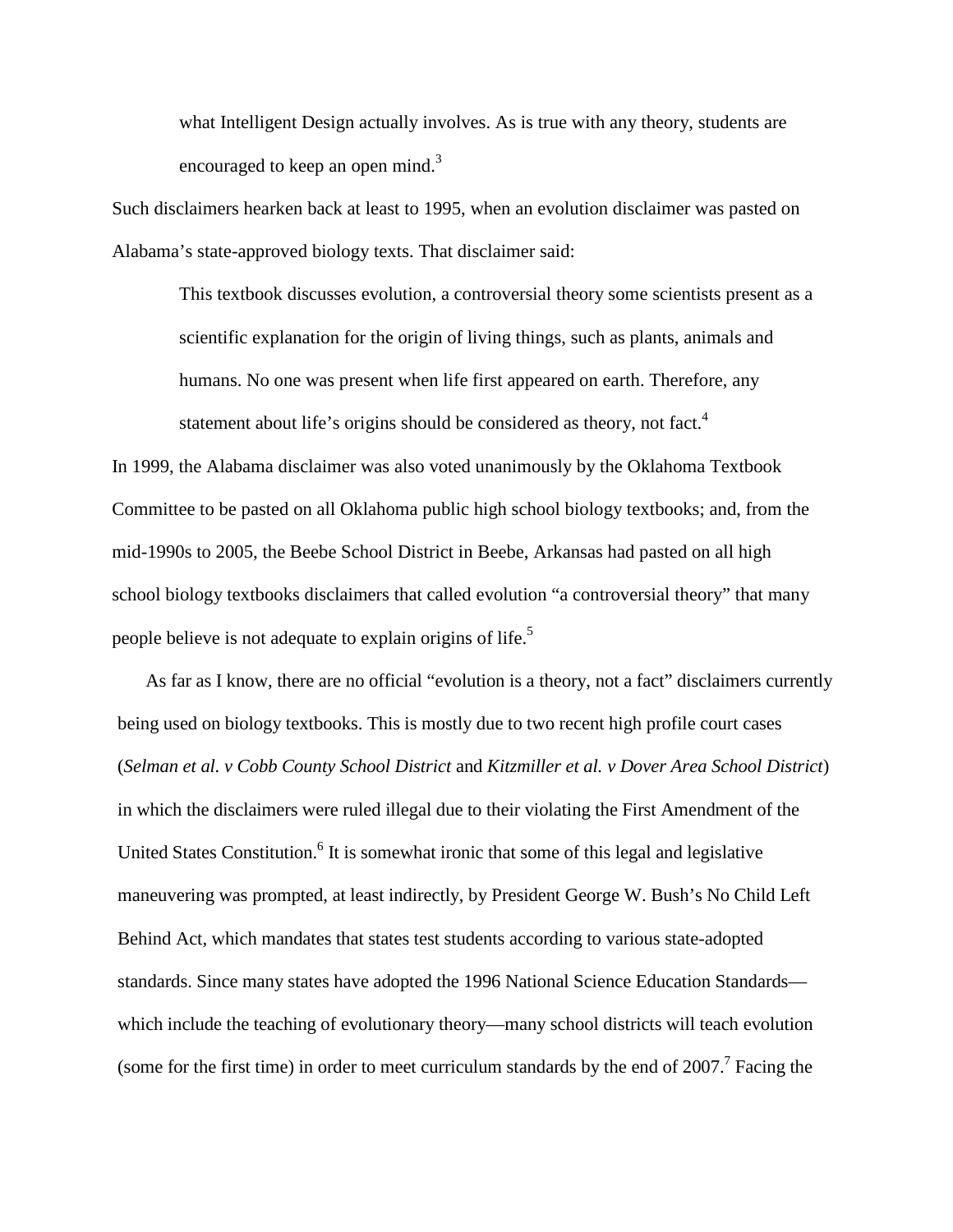prospect that evolution will soon be taught in many more public school biology classes than ever before, many opponents of evolutionary theory have sought, and continue to seek, to effect public school policies that discredit the theory in two major ways: (1) by claiming that evolution is a theory but not a fact, and (2) by claiming that evolutionary theory is controversial in science.

Although many people have commented on the legal justification for such policies, my interest here solely concerns whether there is any justification, of the sort that pertains to science, for such policies. Although I cannot respond effectively to every school science policy under consideration, I will respond to both claims I mentioned above by focusing on the Cobb County disclaimer, which succinctly expresses a view I wish to criticize.

My initial reaction to the "evolution is a theory, not a fact" disclaimer was puzzlement about what it says. In this paper I do conceptual analysis on the disclaimer's key claim in order to discover whether there is any interpretation of it that can reasonably be considered to be scientific advice helpful enough to high school biology students to warrant putting a disclaimer on their biology textbooks.<sup>8</sup> I will argue that the answer is "no". I will steer clear, for the most part, from considering substantive background assumptions of school board members and political pressures from their constituents. The only crucial global assumptions that I will make are that the disclaimer's *key claim*, "Evolution is a theory, not a fact", (1) is either true or false, and (2) is to be taken to be the supporting evidence for the advice to students to consider evolution carefully and critically before accepting it as correct.<sup>9</sup>

I take it that there are at least three conditions satisfactions of which are required for a successful interpretation of the key claim. They are what I will refer to as the *no-triviality condition* (i.e., the key claim is not trivially true), the *no-clear-falsehood condition* (i.e., the key claim is not clearly false, given basic knowledge about the nature of science), and the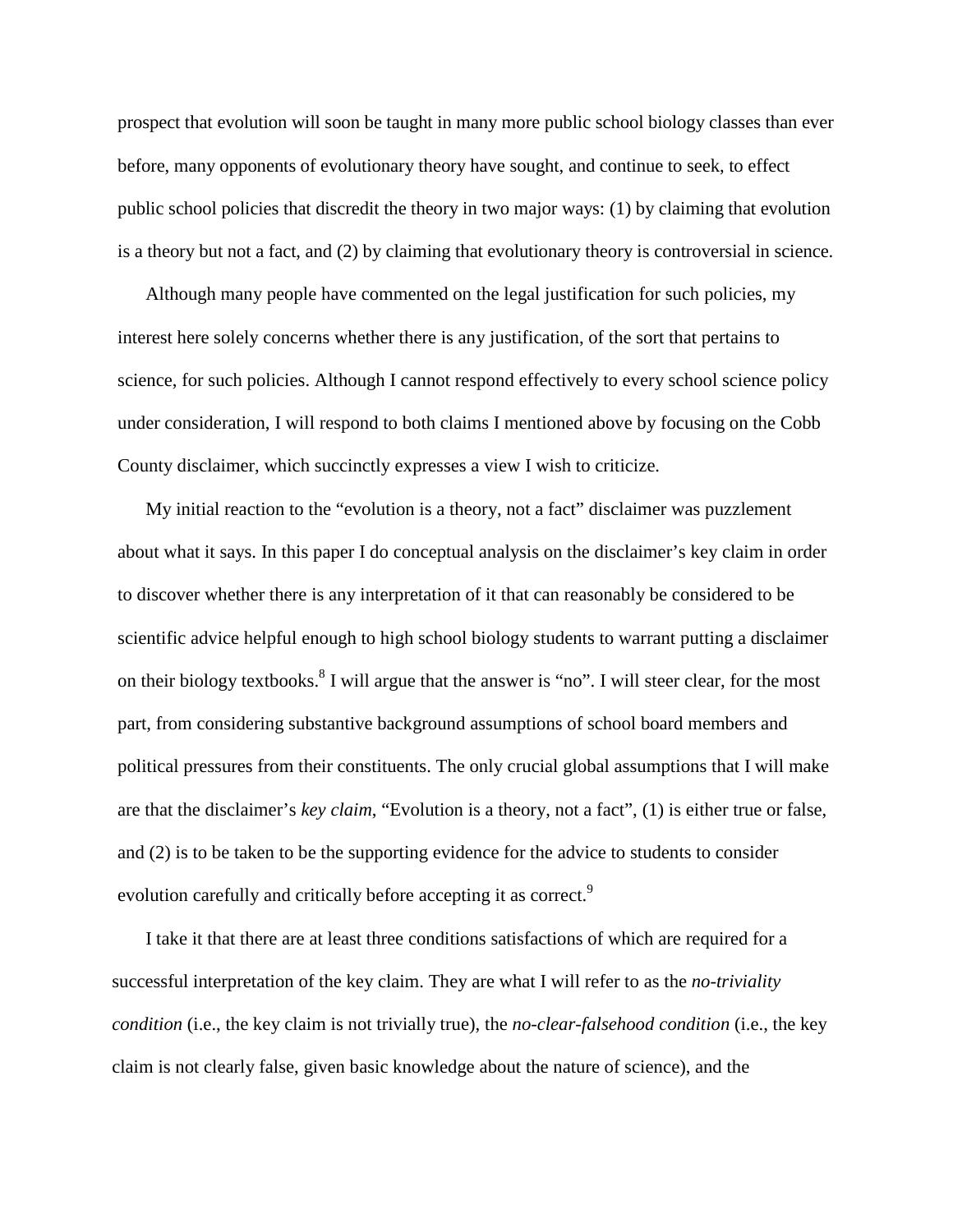*reasonable-support condition* (i.e., the key claim provides a non-legal rationale, of the sort that pertains to science, that justifies the advice it advocates).10 Before considering interpretations of the key claim, it may be helpful for me to say a word about the relations among these three conditions.

I assume that any interpretation of the key claim that violates either the no-triviality condition or the no-clear-falsehood condition thereby violates the reasonable-support condition. Hence, I see satisfactions of the no-triviality condition and the no-clear-falsehood condition to be necessary for satisfying the reasonable-support condition. However, satisfying the former conditions is not sufficient for satisfying the latter. An interpretation could satisfy the former but remain not even marginally reasonable as a rationale for placing a disclaimer on a textbook that puts students on their guard about a particular viewpoint at the heart of an entire scientific field of study. The general point I am making here may be appreciated by considering this example: The proposition *human beings exist on planets other than Earth* is neither trivially true nor clearly false, but it would surely not be reasonable, given the evidence we actually do have, to place a disclaimer on a public school textbook that is based on that proposition.

Searching for successful interpretations of the key claim will straightforwardly require considering the use of the words "evolution", "theory", and "fact".

**2. Interpreting "evolution".** Since the disclaimer appears on a biology textbook, surely the term "evolution" is intended to refer to the central concept of evolutionary biology. A good place to start is the definition of "evolution" given in the biology textbook that was the target of the Cobb County court case. According to the textbook, "evolution" is "the process by which modern organisms have descended from ancient organisms".<sup>11</sup> Nevertheless, it is worth noting that, in the culture at large, there are a number of different ways that "evolution" is defined or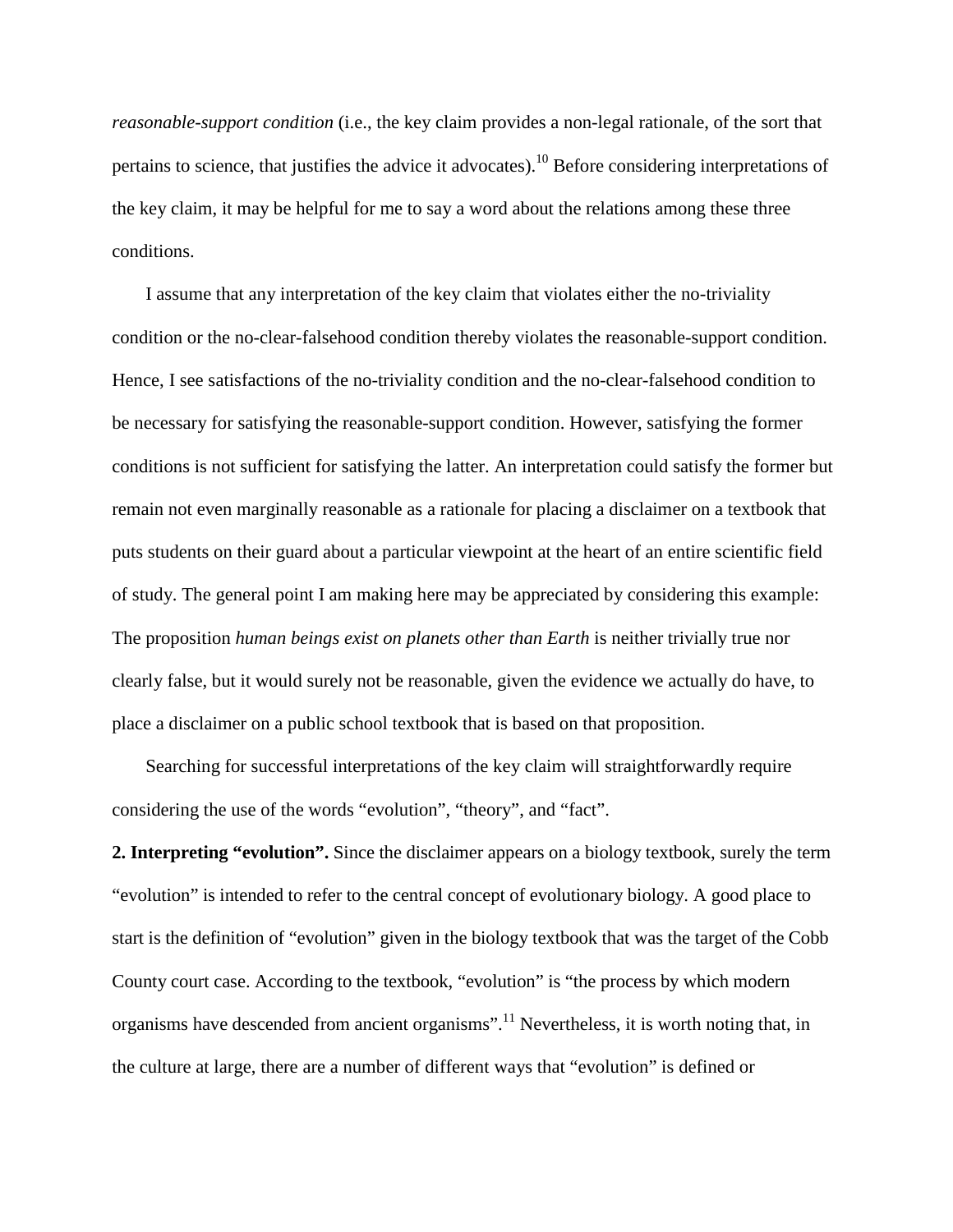described. Alvin Plantinga has identified five theses that express views people sometimes associate with evolution: $12$ 

**Ancient Earth Thesis**: The earth is very old (around 4.5 billion years old).

**Progress Thesis**: Life has progressed from relatively simple to relatively complex forms of life (from unicellular life forms to human beings).

**Common Ancestry Thesis**: Life originated at only one place on earth, and all subsequent living things are related by descent to those original living things. **Darwinism**: Life developed on earth by means of natural mechanisms (commonly expressed by "natural selection operating on random genetic mutation").<sup>13</sup>

**Naturalistic Origins Thesis**: Life itself originated from non-living matter.

Although many scientists believe all these theses, and although each of them has sometimes been associated with evolution, as Plantinga points out, only the Common Ancestry Thesis and Darwinism are essential to the theory of evolution. Hence, when used in the key claim, some descriptions of "evolution" are bound to fail the reasonable-support condition, because they misrepresent the central concept of evolutionary biology. For instance, it is common for recent evolution disclaimers to say—as all the disclaimers displayed above do say or imply—that evolution is a theory about the origin of living things. Taken at face value, such a disclaimer says that evolution is a theory about how life *originated*; that is, evolution is a theory about how life, any life, began. Let us take this as some evidence for thinking that "evolution" in the disclaimer means the conjunction of the Common Ancestry Thesis, Darwinism, and the Naturalistic Origins Thesis.

Now, although it is true that many scientists are themselves thoroughgoing naturalists and thus believe the Naturalistic Origins Thesis—it is just not true that what is called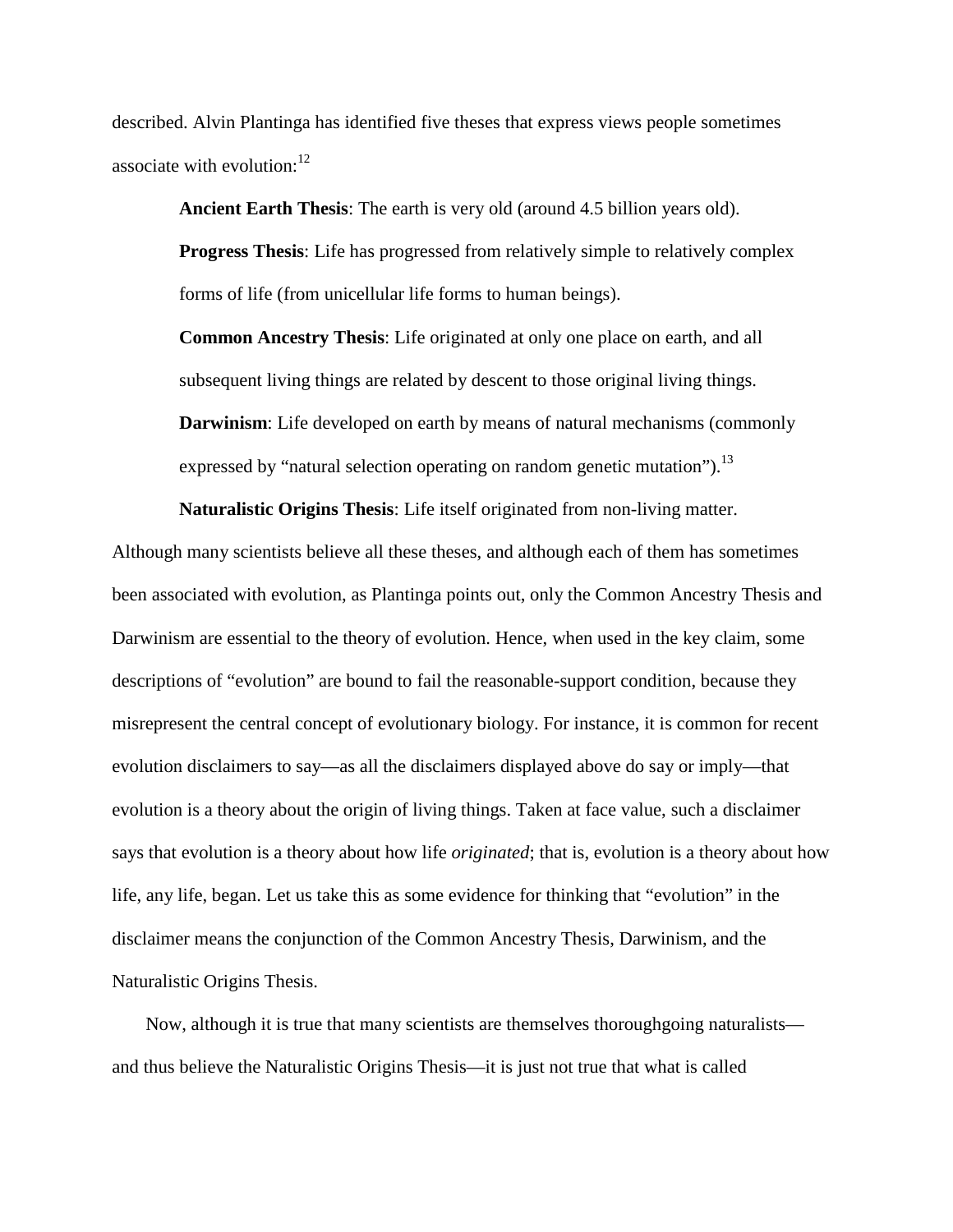"evolution", as used in biology, purports to tell us how life originated; rather, it purports to explain how life developed. Indeed, the very textbook on which the disclaimer was placed in Cobb County says, "the leap from nonlife to life is the greatest gap in scientific theories of Earth's early history".<sup>14</sup> It is remarkable that the biology textbook in question does not say that evolution explains how life originated. Hence, if we take the disclaimer's use of "evolution" to include "a theory about how life originated", then the result will be a disclaimer that is so misleading that it is surely not going to pass even a weak criterion of reasonable support (since it implies that one of the textbook's claims says something that it does not actually say).<sup>15</sup>

Whether or not those who have supported using the key claim in a disclaimer on biology textbooks have been confused about "evolution" as it is used in biology, it is worth thinking about whether a more accurate description of "evolution" may serve to provide a key claim that meets our three criteria. Toward this end, let us take "evolution" to mean the conjunction of **Darwinism** and the **Common Ancestry Thesis**. A handy way to express the conjunction of these two theses is to use Charles Darwin's phrase, "descent with modification". Accordingly, evolution implies that human beings share their ancestry with other animals. This understanding of "evolution" has three salient merits: it accurately and helpfully identifies what is commonly thought to be the central concept of evolutionary biology, it is consistent with the biology textbook's summary of Darwin's theory, and it is charitable to the disclaimer supporters in that it has a consequence that many of the proponents of the key claim either deny or doubt: namely, that human beings have descended with modifications from non-human species that lived in the past.16 So, let us now consider the question: Is it true that descent with modification is a theory, not a fact? The answer, of course, depends on what a theory and a fact amount to.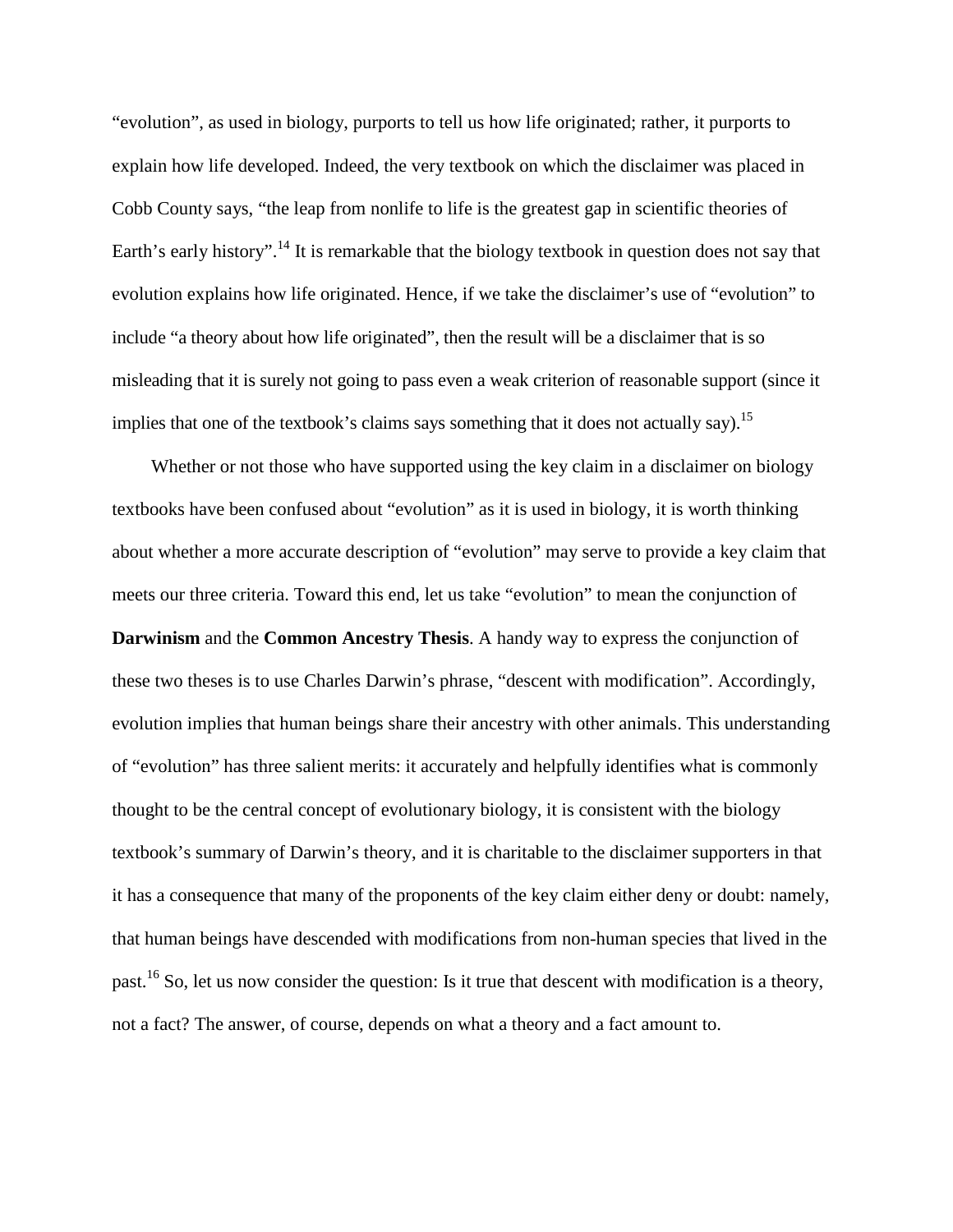**3. Interpreting "theory".** The word "theory" is used in various ways. I assume that we are looking for a scientific use. Scientists use "theory" in several ways, and things referred to as theories in science take a number of forms. The literature in the philosophy of science is rife with discussions of the variations. We might consider all of them, but I see no need to do so, because there is no reason at all to think that the drafters of the disclaimer intended their warning to students to depend on some narrowly prescribed, highly technical, or highly specialized notion of theory. Surely they intended "theory" to be understood, along the lines of 'that which is, or may be used to provide, a general causal explanation of some widespread domain of physical phenomena'. Indeed, the biology textbook in question defines theory as "a well-supported testable explanation of phenomena that have occurred in the natural world".<sup>17</sup>

Although scientists often use the word "theory" off the record with respect to any old explanation (or, to indicate something more general that may be used to provide some explanation), when scientists are careful, such as when they publish articles in peer-reviewed journals, they usually differentiate what they call *theories* from what they call *hypotheses*. As we were taught in grade-school, a hypothesis is something like a scientist's educated guess or hunch comprising an explanation of some phenomenon or phenomena, an explanation that has yet to be subjected to the various scientific methods involved in empirical observation, testing, measurement, prediction, and the like. Accordingly, a "theory", when it is distinguished from a hypothesis, amounts to an explanation of phenomena that has been confirmed by some scientific method(s).

Of course, matters are not so clear-cut in the actual practice of science. For instance, many things that are called "theories", such as string theory, have not been confirmed by the sorts of observations and tests that are characteristic of science, but they appear plausible to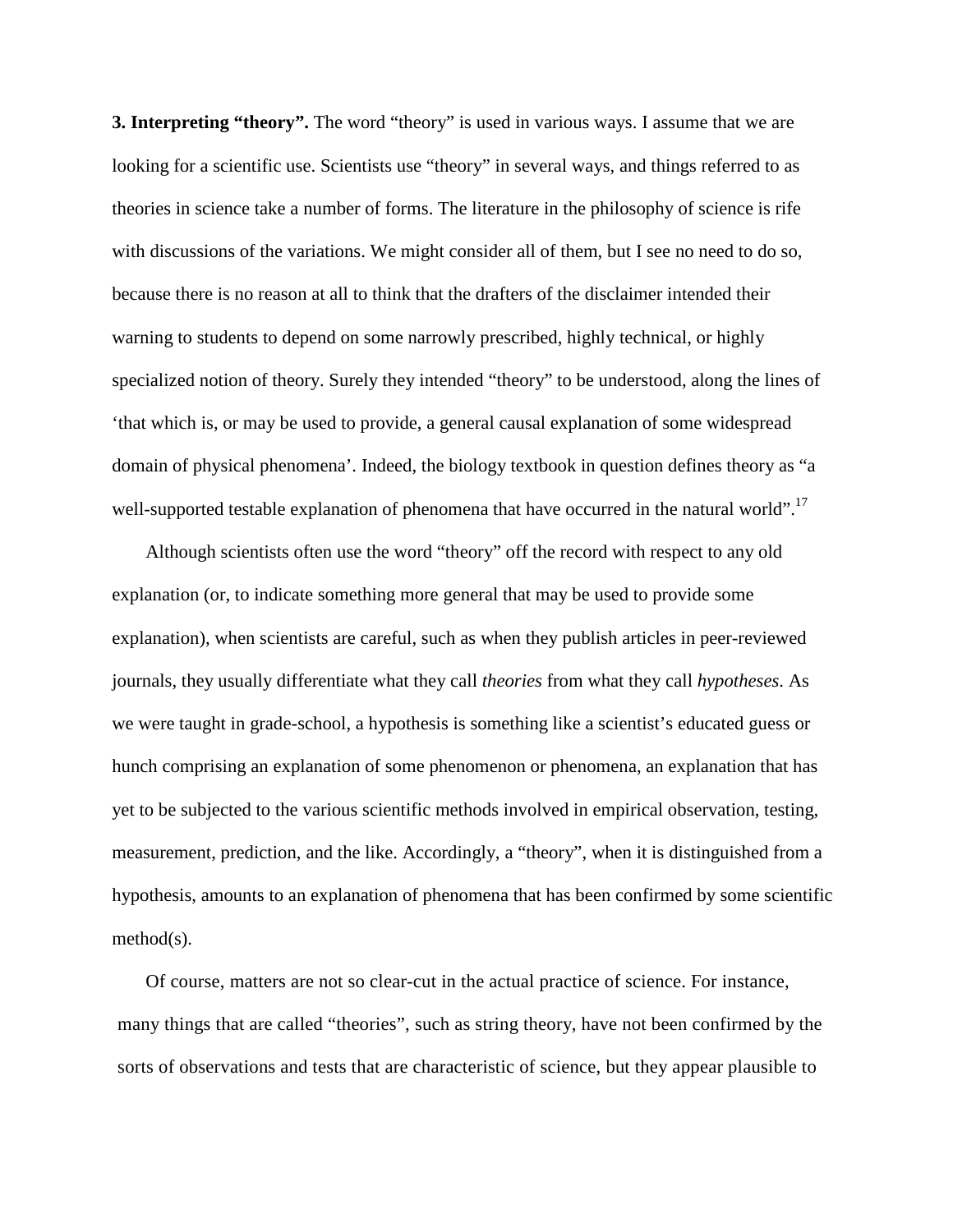many scientists. And, what is sometimes called a "hypothesis" in science is much more like a prediction concerning some single phenomenon that a scientist hopes will be confirmed by some particular test or observation.<sup>18</sup> We can make use of some of these uses to draft interpretations of "theory" that are very likely to be in the neighborhood of what the disclaimer writers had in mind.

**T** is a theory<sub>1</sub> =df. "T is a general scientific explanation (or T may be used to yield a general scientific explanation) of a widespread domain of physical phenomena that has been confirmed by some widely approved scientific method(s) to be wellsupported by the available empirical evidence".

**T** is a theory<sub>2</sub> =df. "T is a general scientific explanation (or T may be used to yield a general scientific explanation) of a widespread domain of physical phenomena that has not been confirmed by some widely approved scientific method(s) to be well-supported by the available empirical evidence, but which some experts in the relevant scientific field believe will be confirmed by some widely approved scientific method(s) to be well-supported by the available empirical evidence".

**T** is a theory<sub>3</sub> =df. "T is merely a scientist's hunch or educated guess that some explanation of physical phenomena will be well-supported by some widely approved scientific method(s).

Here it may be worthwhile to point out the kind of thing that has been said by everyone I have talked to about the meaning of the disclaimer. According to this popular view, as well as by some of the experts involved in the Cobb County trial, the disclaimer was intended to say something along this line: 'Evolution is an explanation of phenomena that amounts to little more than a hunch or educated guess of scientists, and, therefore, we should not regard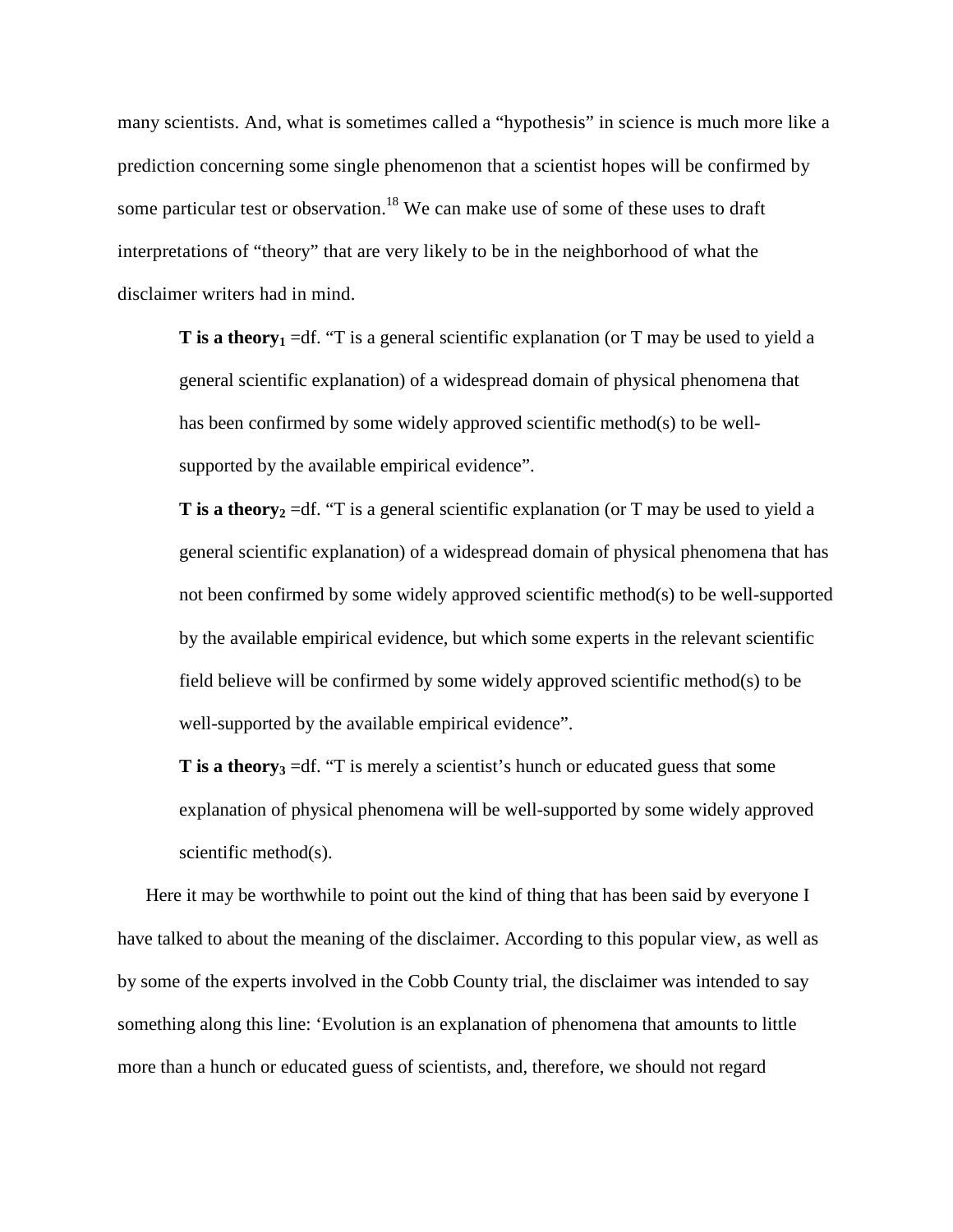evolution as well-supported by the actual scientific evidence.<sup>'19</sup> If this is correct, then the first part of the key claim says this: "Descent with modification is a theory<sub>3</sub>". The problem with this interpretation is that what it says is clearly false. Indeed, scientific experts have employed numerous scientific tests, measurements, and predictive tools that confirm the explanation involved in the theory of evolution. Even Alvin Plantinga, who is quite skeptical of evolutionary theory, claims that descent with modification is the most probable of all the properly scientific hypotheses, given the evidence and methodological naturalism, which characterizes contemporary science.<sup>20</sup> Thus, it is not true that evolution is a mere educated guess or hunch based on general background information (scientific or otherwise). This is so even if scientists have made some serious mistakes and even if they are wrong about evolution.

The key claim is also clearly false if it uses theory<sub>2</sub>, since evolution has been confirmed by some widely approved scientific methods. Although there are apparently many non-scientists who deny this, it is nevertheless clearly true that there are widely approved scientific methods the use of which provides considerable confirmation for descent with modification. To object to this claim is to reveal ignorance about the nature of scientific confirmation. So, if we are to have any chance of producing an interpretation of the key claim that satisfies our three criteria, then, among the alternatives, we must go with theory<sub>1</sub> as the relevant interpretation of "theory". **4. Interpreting "fact".** The word "fact" is used in various ways. By philosophers, "fact" is often used to mean a *true proposition* or a *state of affairs that obtains*, or the like. Used in this way, "fact" is intended to assert that some feature of the world is a particular way. This meaning of "fact" does not imply anything about epistemic factors; for instance, it does not imply that there is public evidence, logical support, observational confirmation, proof, or anything of the sort, in relation to the claim asserted. Some examples of this use of "fact"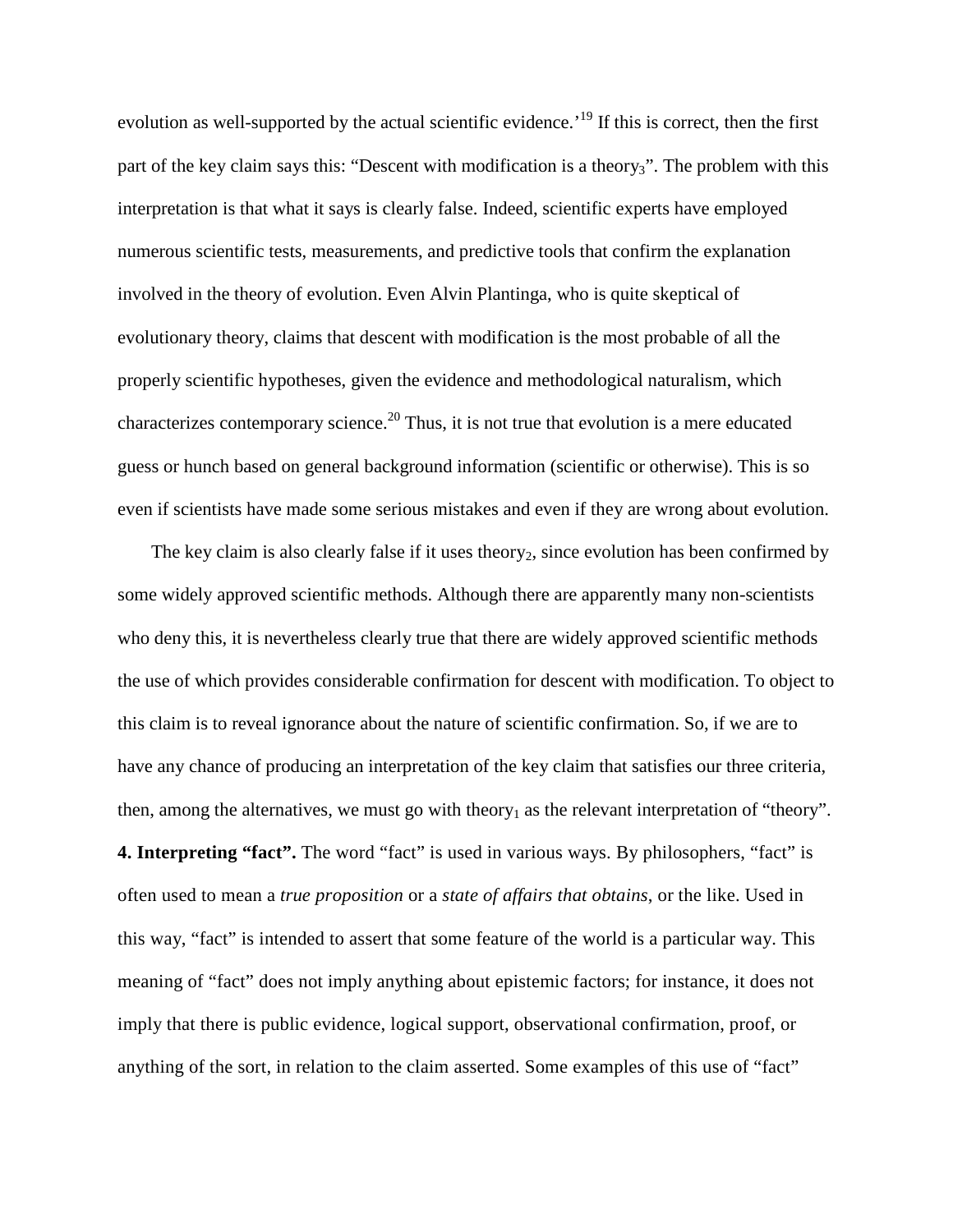include these: "There is a fact about whether God exists", "There are moral facts", and "Regardless of which side of the debate one favors, there is a fact about the matter", etc.<sup>21</sup>

Although there is no single way that "fact" gets used by scientists, a common use of "fact" by scientists means "an experimental observation". Examples might include "It is a fact that the blue litmus paper turned red when I applied vinegar to it", and "It is a fact that the most powerful existing telescope revealed no satellite of the moon". Accordingly, a fact is something along the lines of a single observation. $^{22}$ 

These uses of "fact" are exemplary in that they imply that the person who asserts that something X is a fact believes that X is *true*. I think that this point generalizes: anytime one asserts that "X is a fact" one expresses one's belief that the thing asserted is true. Note how odd it would be to hear someone say, "It is a fact that water is  $H_2O$ , but I do not believe that water is H<sub>2</sub>O", or "It is a fact that I locked the door, but I don't know whether to believe it or not". If someone were to say such things, we would wonder whether that person has any idea what a fact is. $^{23}$ 

However, it does not follow that saying "X is *not* a fact" indicates that one believes that X is false. Although believing that  $X$  is true is necessary for thinking that  $X$  is a fact, there are uses of "fact" in which it is clear enough that believing that X is true is *not sufficient* for thinking that X is a fact. We can see this clearly enough when we consider uses of "fact" that imply some epistemological status.

At one end of the epistemic spectrum, I suppose one could mean by "fact" something like "conceptual truth": for example, "It is a fact (or, it is a conceptual fact) that  $2 + 3 = 5$ ." One might use "fact" in such a sentence to indicate that  $2 + 3 = 5$  is *conceptually true* such that anyone who thinks rightly about the concepts involved in the claim can come to know with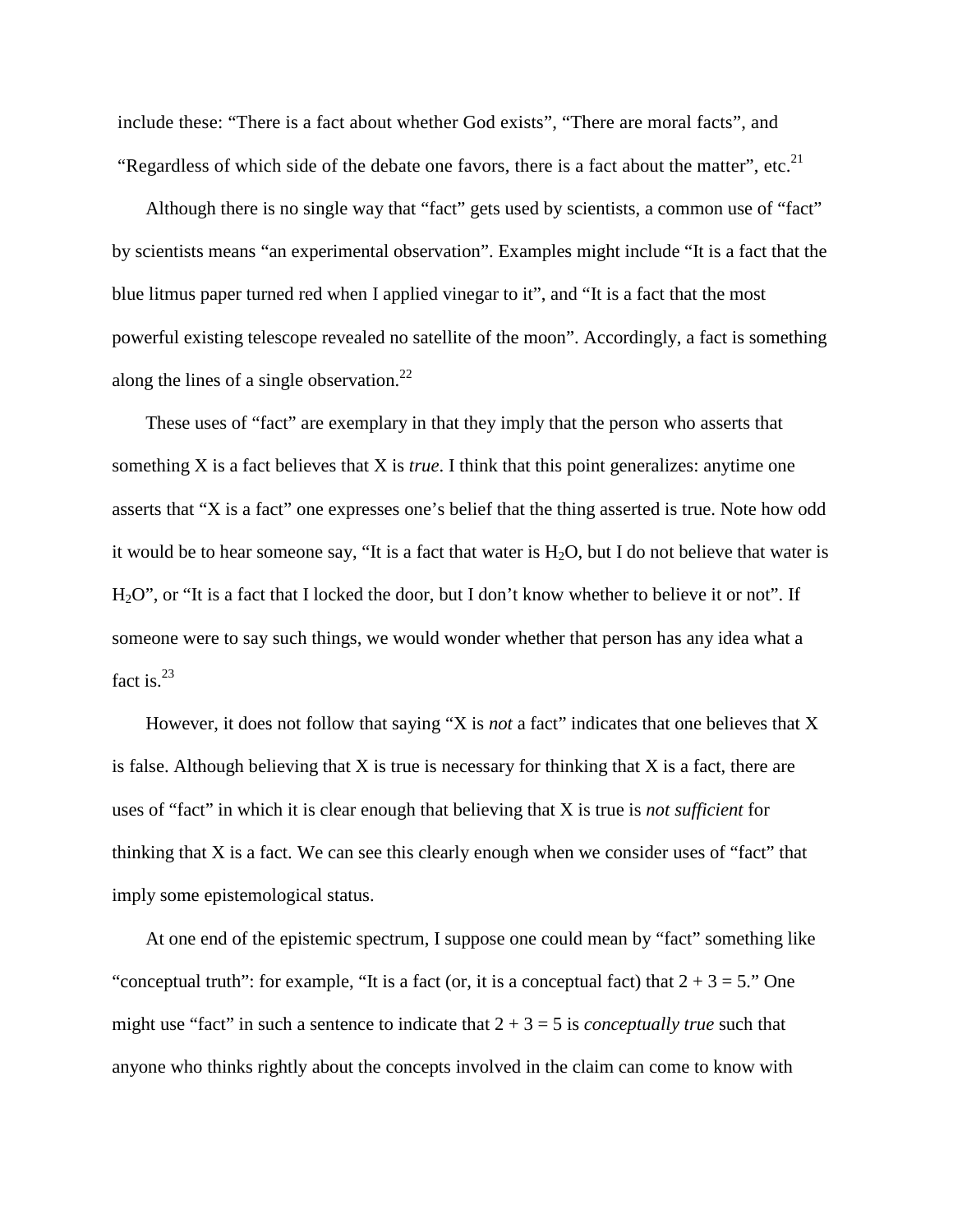epistemic certainty that it is true. It would be possible for someone to think that a claim is true but not think that the claim is conceptually true; hence, such a person who uses "fact" to mean "conceptual truth" could consistently believe that a claim is true but not a fact. $24$ 

More ordinary epistemological uses of "fact" concern empirical claims, such as "It is a fact that the sun is larger than the earth". I will mention various uses of "fact" that seem to pick out the kinds of things that some actual person might mean by the term. These examples start with a highly restrictive use and become less restrictive. For ease of presentation, I will use *p* to refer to the assertion: *The sun is larger than the earth*. In addition to the uses I have previously mentioned, someone might mean by "It is a fact that  $p$ " that  $p$  is true and the actual publicly available evidence *proves* that *p* (i.e., proves in the sense that no new evidence could show that *p* is false). Or, that all the *publicly available evidence strongly supports p* (i.e., that the publicly available evidence makes the claim *beyond a reasonable doubt*), or that *p* is true and that one's internal evidence supports *p*. Or, one might mean that *p* is true and *all* astronomers (or, scientists) believe on the basis of their expertise that  $p$ ; or, that all educated people (or, people in general) believe that *p*. Or one might mean that the *vast majority* of astronomers (or, scientists, or educated people, or people generally) believe that *p*. Or, one might mean that *p* is true and a *majority* of astronomers (or, scientists, or educated people, or people generally) believe that *p*. Or, one might mean that *p* is true and a *substantial minority* of astronomers (or, scientists, or educated people, or people generally), whose view about the size of the earth and sun one agrees with, believes that  $p$ . Or, one might mean that  $p$  is true and a *few* astronomers (or, scientists, or educated people, or people generally), whose view about the size of the earth and sun one agrees with, believe that *p*. Or, one might mean that *p*  is true and *some* astronomer (or, scientist, or educated person, or person generally), whose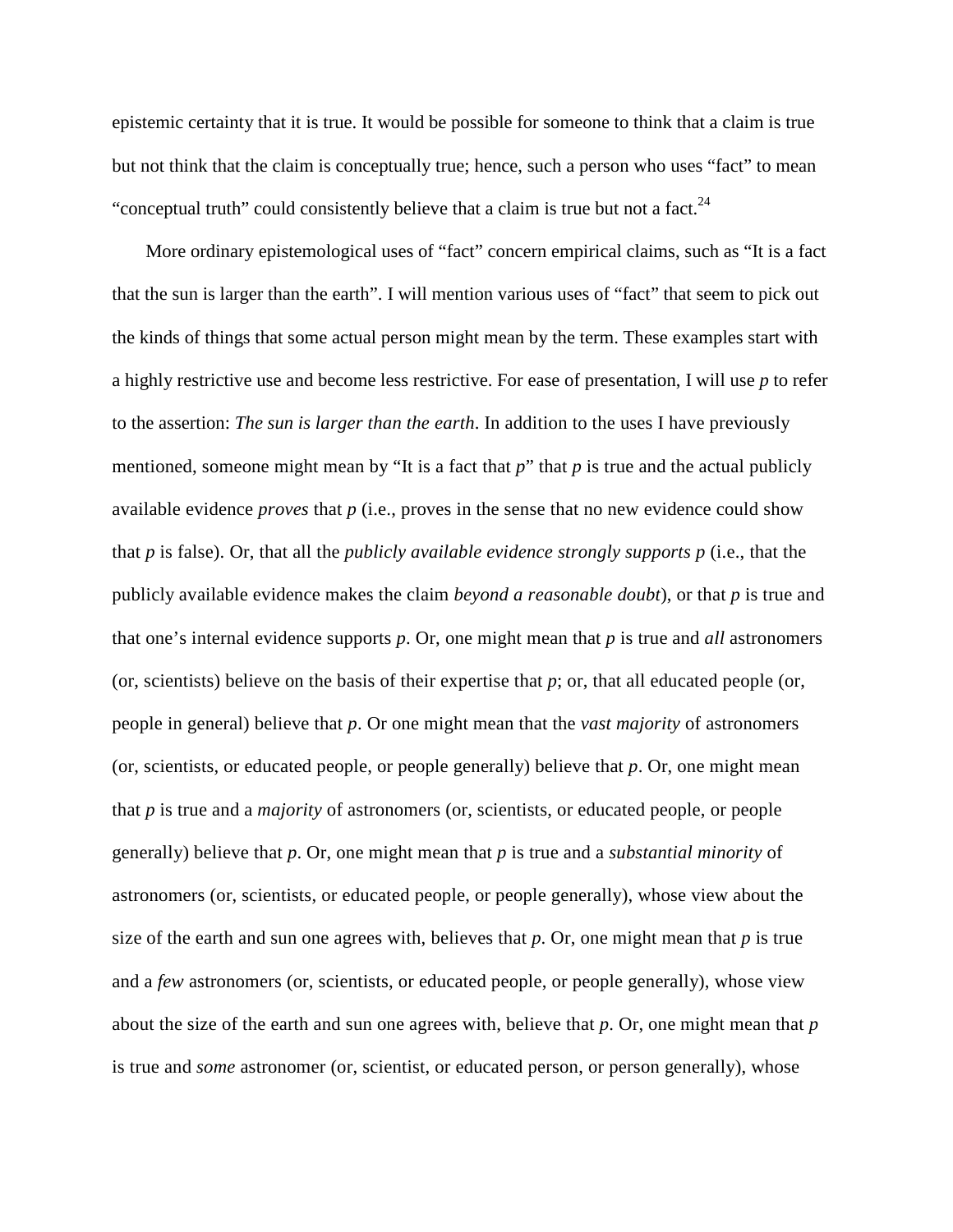view about the size of the sun and earth one agrees with, believes that *p*. I doubt that there is any epistemological use of "fact" in such a sentence that differs substantially from the ones I have mentioned. $^{25}$ 

I doubt that "fact" actually gets used in all the ways I have mentioned, and some of those ways are so weak or so wacky that it would be very uncharitable to the disclaimer writers to suggest that they had any of them in mind. For clarity's sake in what follows, I will list a range of interpretations of "fact" that I take to be in the relevant neighborhood.

**fact**<sub>1</sub>: X is true (or, X indicates a particular state of affairs that obtains in the world).

**fact**<sub>2</sub>:  $X$  is true, and  $X$  is conceptually true.

**fact**<sub>3</sub>: X is true, and some scientist has observed that X (i.e., it has seemed to some scientist on the basis of some empirical observation that X is true)

**fact**<sub>4</sub>: X is true, and the publicly available evidence supporting X proves that X is true in the sense that no new evidence could show that X is false.

**fact**<sub>5</sub>: X is true, and the publicly available evidence strongly supports X's being true.

**fact**<sup> $\epsilon$ </sup>: X is true, and my total internal evidence strongly supports X's being true.

**fact**<sub>7</sub>: X is true, and all the experts in the relevant specific field of inquiry believe on the basis of their expertise that X is true

**fact**<sub>8</sub>:  $X$  is true, and all educated people believe that  $X$  is true.

**fact**<sub>9</sub>: X is true and all people believe that X is true.

**fact**<sub>10</sub>: X is true, and the vast majority of experts in the relevant general field of study believe on the basis of their expertise that X is true.

**fact**<sub>11</sub>: X is true, and the vast majority of educated people believe that X is true.

**fact**<sub>12</sub>: X is true, and the vast majority of people believe that X is true.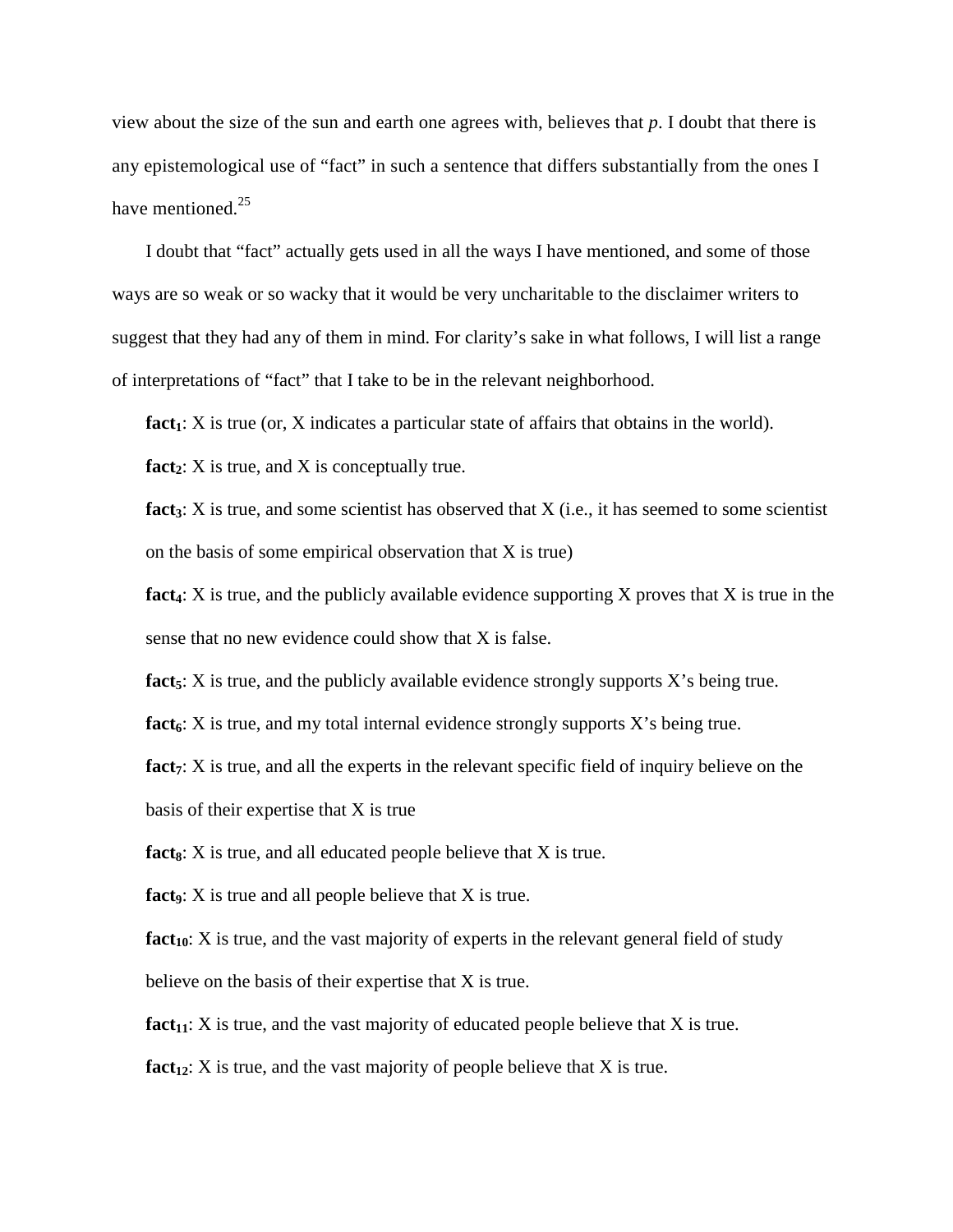fact<sub>13</sub>: X is true, and the majority of experts in the relevant general field of study believe on the basis of their expertise that X is true.

**fact**<sub>14</sub>: X is true, and the majority of educated people believe that X is true.

**fact**<sub>15</sub>: X is true, and it is common sense that X is true (i.e., the majority of people believe that  $X$  is true).

**fact**<sub>16</sub>: X is true, and a substantial minority number of experts in the relevant general field of inquiry whose view on the matter I agree with believe on the basis of their expertise that X is true.

**fact**<sub>17</sub>: X is true, and a substantial minority number of educated people whose view on the matter I agree with believe that X is true.

**5. Evaluations of the Key Claim.** Let us pause to consider what we have achieved thus far forth. The key claim, which I will refer to as the *penultimate claim*, means this:

**Penultimate Claim**: Descent with modification (expressed by the conjunction of Darwinism and the Common Ancestry Thesis) is a general scientific explanation (or may be used to yield a general scientific explanation) of a widespread domain of physical phenomena that has been confirmed by some widely approved scientific method(s) to be well-supported by the available empirical evidence, and descent with modification is not a fact.

We now need to consider the various uses of "fact" in order to figure out whether there is any interpretation of the penultimate claim that satisfies our three conditions.

Filling in the penultimate claim with fact<sub>2</sub>, fact<sub>3</sub>, fact<sub>4</sub>, or fact<sub>7</sub> runs afoul of the *no-triviality* condition. Descent with modification is surely not a conceptual truth, but neither is any scientific theory; so, the penultimate claim with fact, fails the no-triviality test. Also, descent with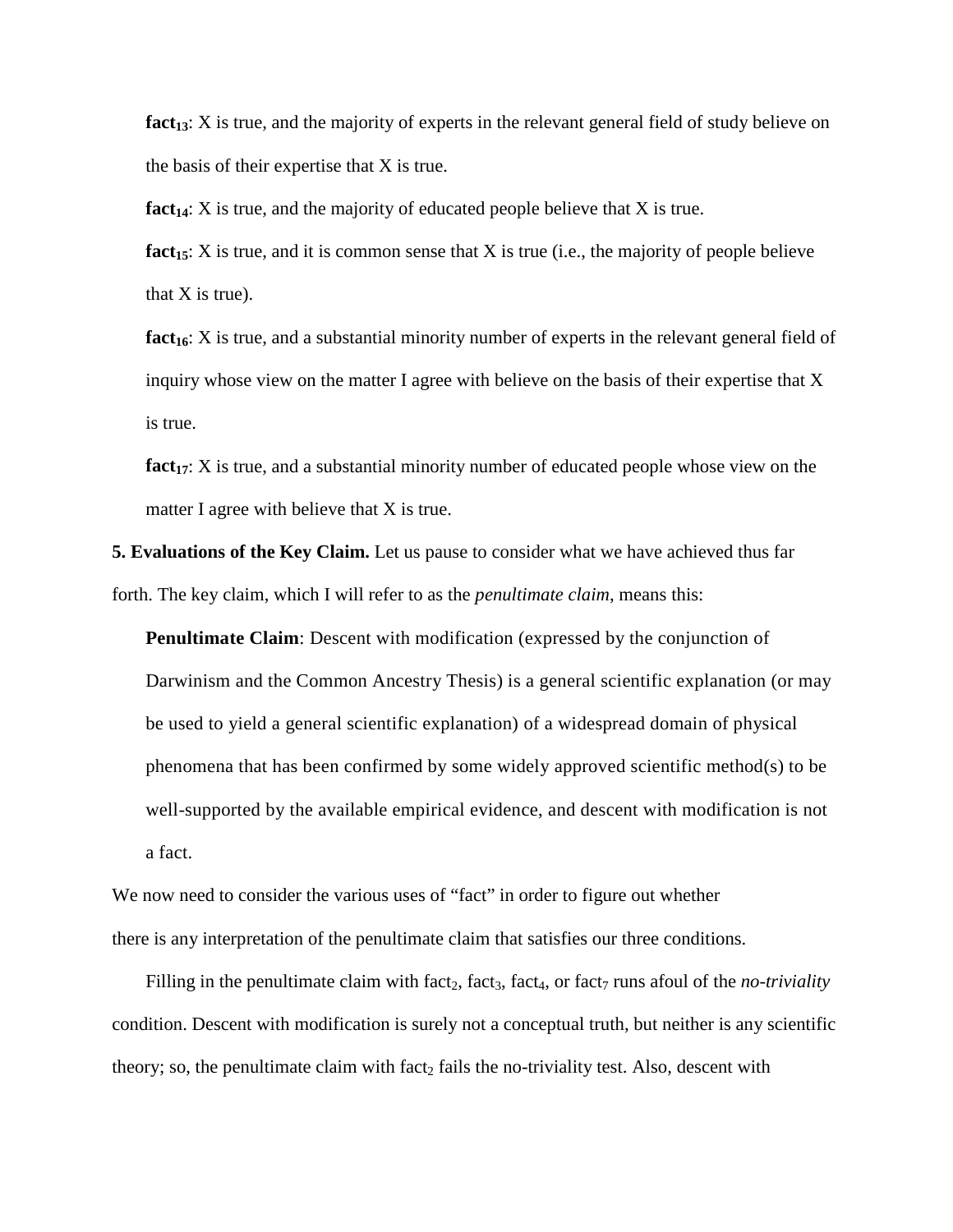modification is not itself an empirical observation but is rather an explanation of empirical observations; and, this is true of any scientific theory; so, fact<sub>3</sub> is no good. Furthermore, descent with modification would not be a scientific explanation at all if it were not open to revision based on new evidence. But, it is surely a scientific explanation. So, the penultimate claim understood along the lines of fact<sub>4</sub> is trivially true in the sense that it is true of *all* scientific explanations. I can think of no even marginally reasonable scientific rationale for instructing students to be especially careful about accepting one particular scientific theory when that rationale applies equally well to all scientific theories. Hence, a successful key claim is not to be understood along the lines of fact<sub>2</sub>, fact<sub>3</sub>, or fact<sub>4</sub>.

An interpretation using fact<sub>7</sub> has to do with experts (biologists or other scientists) who do not believe that descent with modification is true. This interpretation is true, since there are some biologists or other scientists who deny descent with modification. However, the number is very small and the percentage of biologists and scientists who deny descent with modification is extremely low. According to a 1996 survey, only 5% of American scientists deny descent with modification as the correct explanation for the development of human beings, whereas 95% agree that descent with modification is the correct explanation.<sup>26</sup> That a few American scientists deny descent with modification hardly warrants a disclaimer; for, if it did, then almost every scientific theory would warrant a disclaimer, since almost every scientific theory has a few detractors among scientists. But surely even the drafters of the Cobb County disclaimer do not think that nearly all scientific theories warrant a disclaimer. It seems clear that, even though this use of "fact" in the penultimate claim is not trivial in the sense that it applies to *all* scientific theories, it is nevertheless trivial because it applies to *almost all*  scientific theories; but, no reasonable person, I take it, thinks that we are justified in putting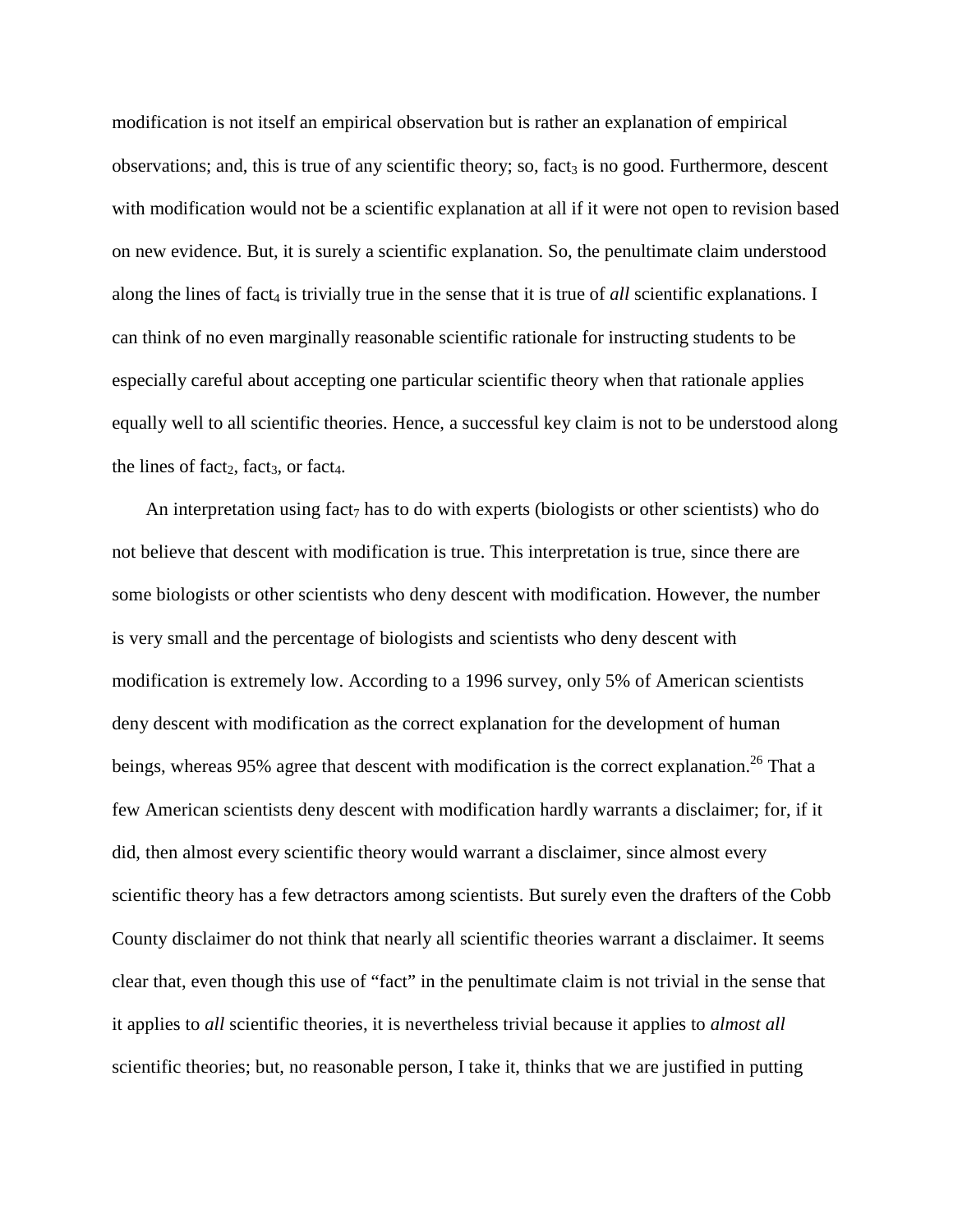disclaimers on science textbooks for almost every scientific theory, just because he or she is aware that some scientists dissent from the prevailing view.

Other interpretations clearly fail to satisfy the *no-clear-falsehood* condition. This is so of those using fact<sub>10</sub>, fact<sub>13</sub>, or fact<sub>16</sub>. As I have mentioned, the vast majority of specialists in the relevant general field of study (biology), as well as the vast majority of scientists generally (95%), believes that descent with modification is a true explanation for the development of human beings (a claim about which many disclaimer supporters are surely sensitive). Hence, the penultimate claim used with fact<sub>10</sub> is clearly false; and, if the vast majority of biologists and scientists believe this, then so does the majority of biologists and scientists; hence, the penultimate claim used with fact<sub>13</sub> is clearly false. Furthermore, there is no substantial minority percentage of biologists or scientists who believe that descent with modification is false; so, the penultimate claim used with fact<sub>16</sub> is clearly false. To be sure, there is a fairly high percentage of scientists who believe that God exists and that God is the creator of life. $27$  But, those views are consistent with descent with modification. Descent with modification, by itself, implies nothing at all either about God's existence or about the origin of life. Perhaps this point has not been appreciated by many parties in the disclaimer disputes.

Other interpretations clearly run afoul of the *reasonable-support* condition. This is so of the penultimate claim used with fact<sub>1</sub>, fact<sub>5</sub>, fact<sub>6</sub>, fact<sub>8</sub>, fact<sub>11</sub>, fact<sub>12</sub>, fact<sub>14</sub>, fact<sub>15</sub>, or fact<sub>17</sub>. Fact<sub>1</sub> used in the penultimate claim says that *descent with modification is false*. However, even if the drafters of the disclaimer believe that descent with modification is false, surely they did not intend for the disclaimer to tell schoolchildren that descent with modification is false. This would be an uncharitable interpretation. To see why, consider that the key claim of the disclaimer is followed by this: "This material should be approached with an open mind, studied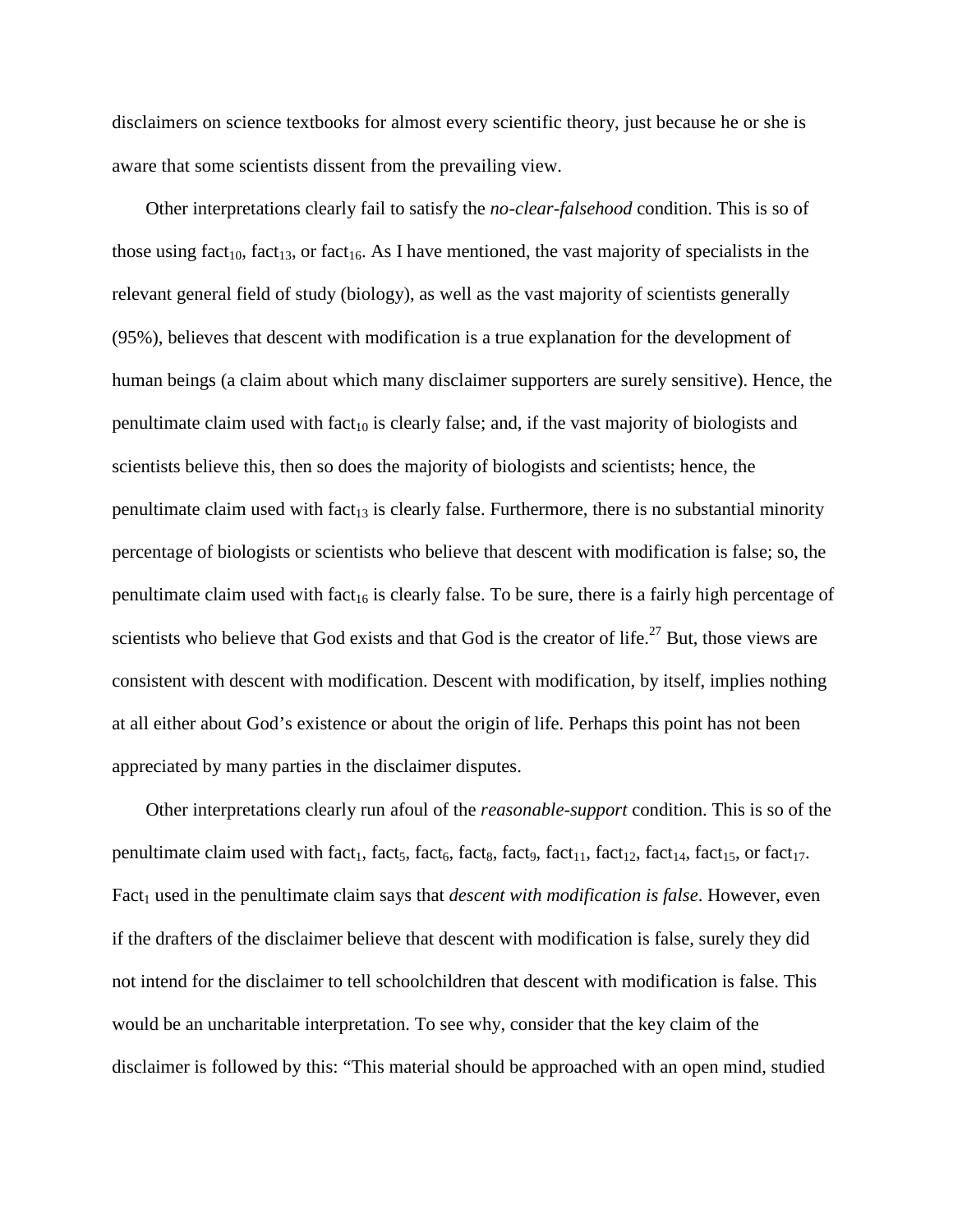carefully, and critically considered". Such an injunction indicates that something along the line of *suspending judgment* on the issue is called for, rather than disbelief.<sup>28</sup>

Fact<sub>8</sub>, fact<sub>9</sub>, fact<sub>11</sub>, fact<sub>12</sub>, fact<sub>14</sub>, fact<sub>15</sub>, and fact<sub>17</sub> also fail the reasonable-support criterion. These uses of "fact" have in common the feature that some group, comprised mostly by nonscientists, believes that descent with modification is false. But, why would the views of people with little or no training in science warrant placing a disclaimer about a scientific theory on a science book? Generally, it is unreasonable to believe the claims of non-experts about a matter when those claims are inconsistent with the claims of the vast majority of experts about that matter. If I want to know something about what it takes to build a car, it would be reasonable for me to rely on the advice of a professional car builder, but it would surely be unreasonable for me to rely on the advice of a non-car builder when I am aware that the non-car builder's advice is inconsistent with the professional's advice. But, since non-scientists do not do science, they are in no position to have special scientific information about the development of species. They may, and often do, claim to have special information about the matter, but it is not the result of science. And, the issue here is the reasonability of putting a disclaimer on a biology textbook that tells students to be especially on their guard about a particular scientific explanation, which is doubted by some group of non-scientists. Even if it were true that a *very* great majority of non-scientists believed that descent with modification is false, this would be irrelevant: although I have not done a survey, I would bet that a very large percentage of non-scientists do not believe that there is indeterminacy at the subatomic level. Suppose that we discovered that a large percentage of them *disbelieved* that there is such indeterminacy: would we thereby be justified in putting a disclaimer on physics textbooks? $2^2$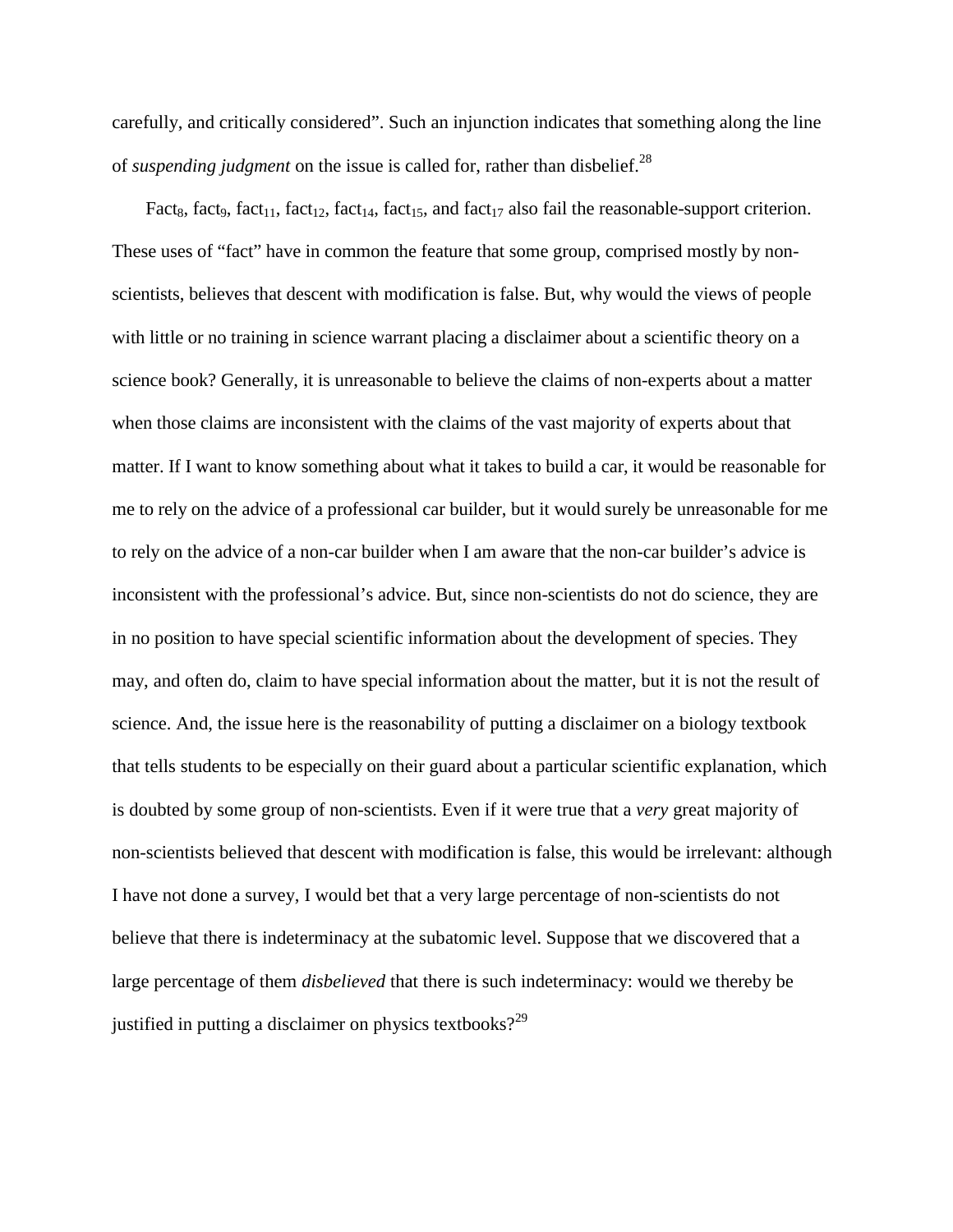Fact<sub>5</sub> and Fact<sub>6</sub> are the most interesting. Used in the penultimate claim, fact<sub>5</sub> says that *it is not the case that the publicly available evidence strongly supports descent with modification's being true*. However, that almost all the biologists and scientists believe that the publicly available evidence strongly supports descent with modification provides considerable reason to think that the penultimate claim using fact<sub>5</sub> is false.<sup>30</sup> Of course, it is *possible* that the biologists and scientists are wrong about the matter. But, the important issue here concerns which scientific theory is probable given the publicly available empirical evidence. As I pointed out earlier, there is no question that there are widely accepted scientific methods that confirm descent modification. No honest person with a basic understanding of the nature of science would dispute this.<sup>31</sup>

One might wonder whether there is some *rival* theory that is confirmed by widely accepted scientific methods. No. There is no rival theory that enjoys even a smidgen of the confirmation by widely approved scientific methods that descent with modification enjoys. Someone might consider the notion of *intelligent design* in this context. Note, however, that extant intelligent design views in *science* are so sketchy and incomplete that they are not so much as testable. To be sure, there are many *philosophical* arguments for intelligent design, and there have been some books and articles published by scientists that have argued for claims that are friendly to an intelligent design position.<sup>32</sup> But, no scientist has told us much of anything about the intelligence, power, goals, or intentions of any intelligent designer necessary to evaluate an intelligent design hypothesis in light of standard scientific criteria, such as empiricality, observability, falsifiability, testability, controllability, predictability, fruitfulness, and the like. Now, to be sure, there are plenty of people who are happy to place *God* in the role of intelligent designer, but it is remarkable that there is no scientific theory currently being discussed in the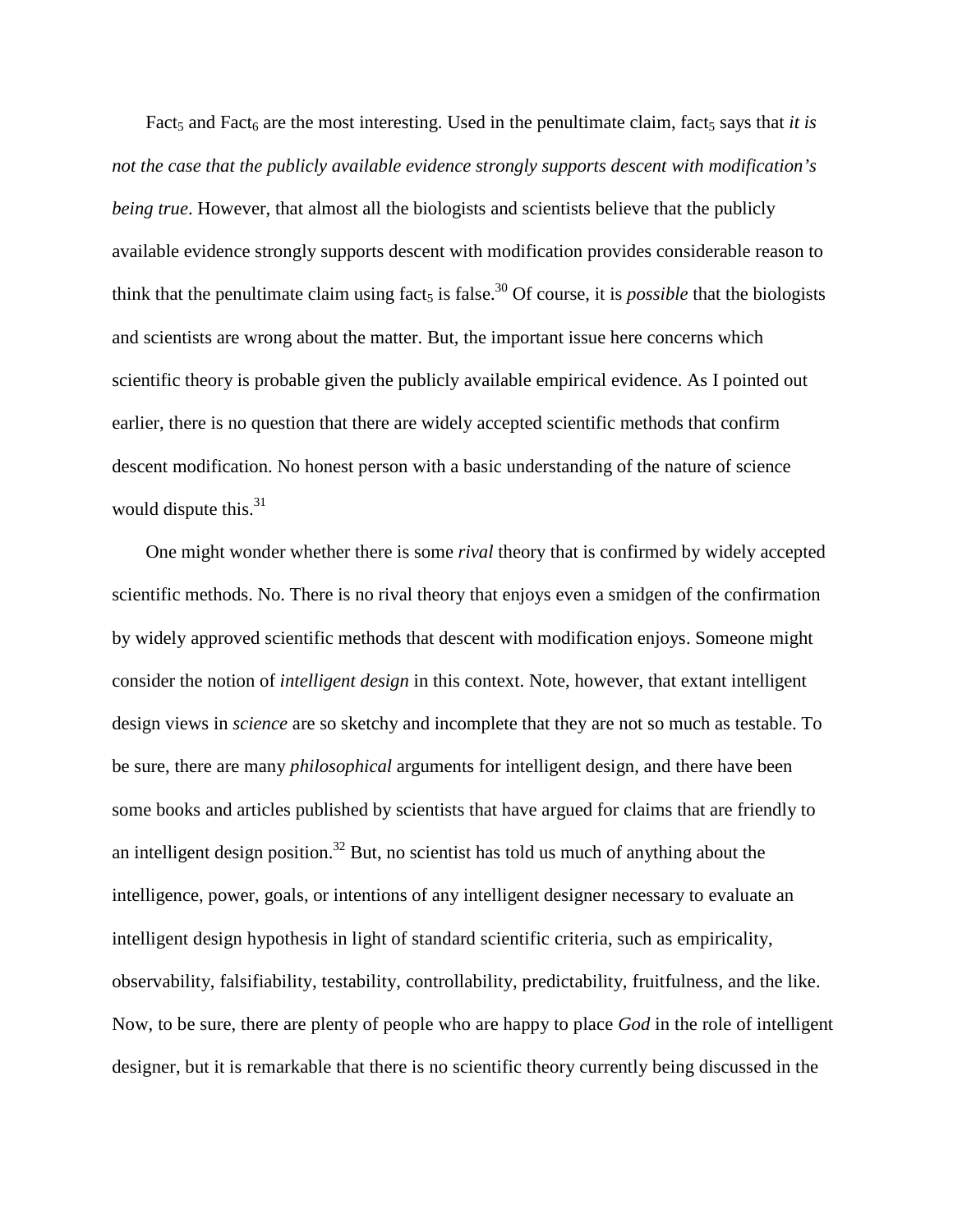science journals that names God as the intelligent designer. My point is that intelligent design explanations in *science* are so sketchy that we just do not have a scientific theory mentioning an intelligent designer that is so much as testable by scientific methods.<sup>33</sup> If we ever get one, we can consider whether the publicly available evidence favors one view over the other, given the employment of widely accepted scientific methods.<sup>34</sup> But, the point to see here is one made by Branden Fitelsen and Elliot Sober: whether or not we are justified in thinking that a scientific theory is well supported by the publicly available evidence is, at least in part, a matter of comparison: since there is very little scientific confirmation of any rival to descent with modification, and since descent with modification has been confirmed by widely accepted scientific methods, we have reason to believe that descent with modification is well supported by the publicly available evidence.<sup>35</sup> A recent statement by The Royal Society (the UK national academy of science) acknowledged, in an April 2006 statement, that evolutionary theory is the best explanation for the development of life on Earth:

One of the most important advances in our knowledge has been the development of the theory of evolution by natural selection. Since being proposed by Charles Darwin nearly 150 years ago, the theory of evolution has been supported by a mounting body of scientific evidence. Today it is recognised as the best explanation for the development of life on Earth from its beginnings and for the diversity of species. Evolution is rightly taught as an essential part of biology and science courses in schools, colleges and universities across the world.... The theory of evolution is supported by the weight of scientific evidence  $\ldots^{36}$ 

Could it be that the framers of the disclaimer have publicly available evidence that scientists do not have? Have the vast majority of biologists and scientists misidentified the data,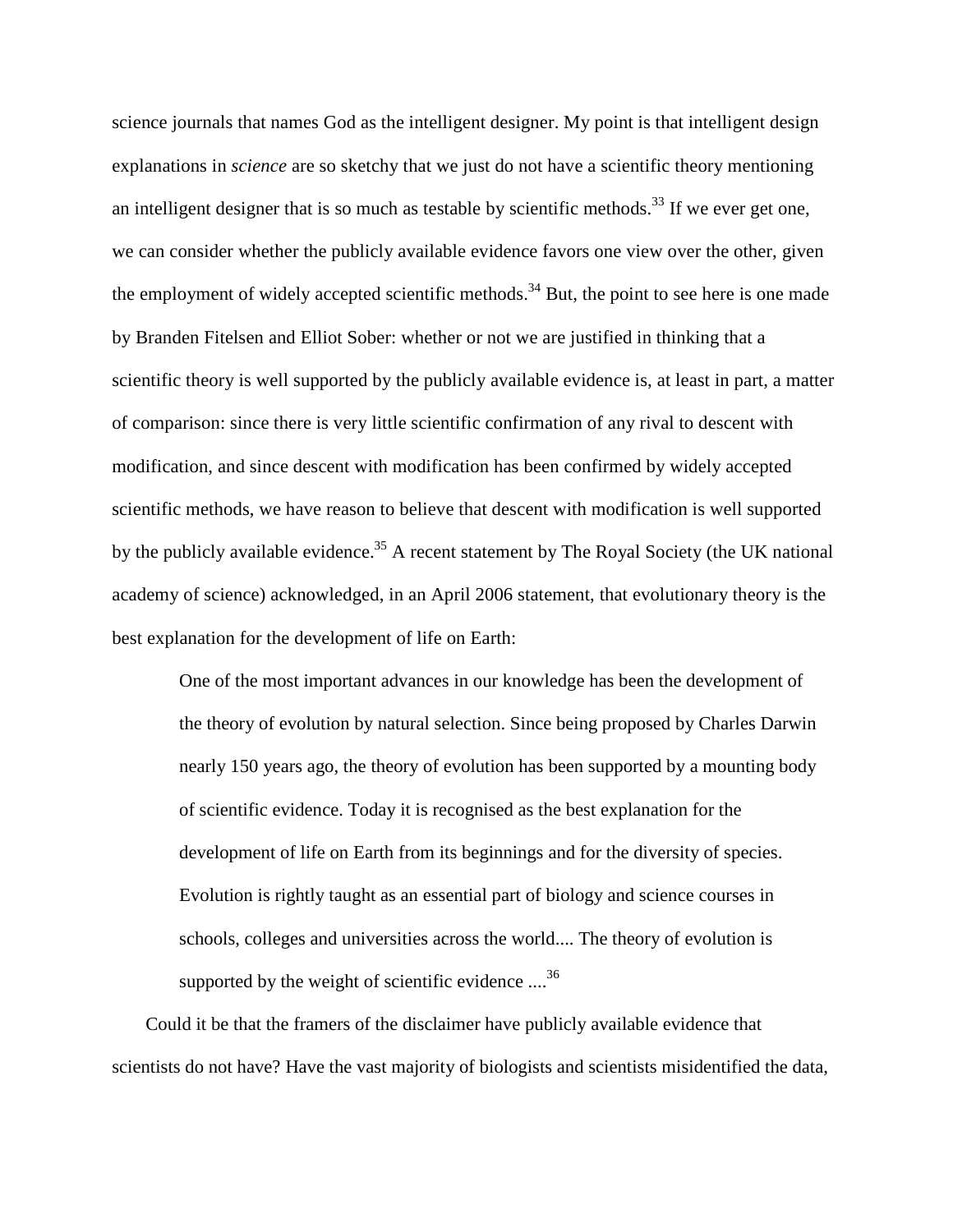or misapplied the data, or failed to recognize what the evidence actually supports, or failed to discern the best explanation of the evidence? If so, then there is a great deal of motivation for some enterprising scientist to argue for such claims in the science journals. But, I take it, the framers of the disclaimers are in no position to argue for such claims. Hence, the penultimate claim used with fact<sub>5</sub> seems to be false, and, in any case, it runs afoul of the reasonable-support criterion.

Nevertheless, I think that there is an important issue to be discussed with respect to fact5. That issue is *methodological naturalism*. According to methodological naturalism, no theory or hypothesis utilizing anything supernatural can count as *scientific*. Apparently, this view is thought by virtually all scientists (and some philosophers of science) to be *essential* to science. $37$  However, it is no secret that a large percentage of Americans, as well as a large percentage of the disclaimer supporters, take descent with modification to be inconsistent with some of their religious beliefs, according to which God (a supernatural being) has played a causal role in the origin and development of life. Some such beliefs (but surely not all of them) are almost surely false if descent with modification is true.<sup>38</sup> Nevertheless, if methodological naturalism is essential to science, then descent with modification is without question the most probable theory among any scientific alternatives. Moreover, if methodological naturalism is true, then descent with modification is *extremely probable* on the evidence. Perhaps some rival theory that also enjoys a great deal of scientific confirmation *will* arise in the future, but there is no such rival at present.<sup>39</sup> This explains why most scientists think that disclaimers, political battles, and court cases over the teaching of evolution in public schools are either idiotic or the result of ignorance about the nature of science; for, if methodological naturalism is true, then the matter seems about as settled as scientific theories can be. $40$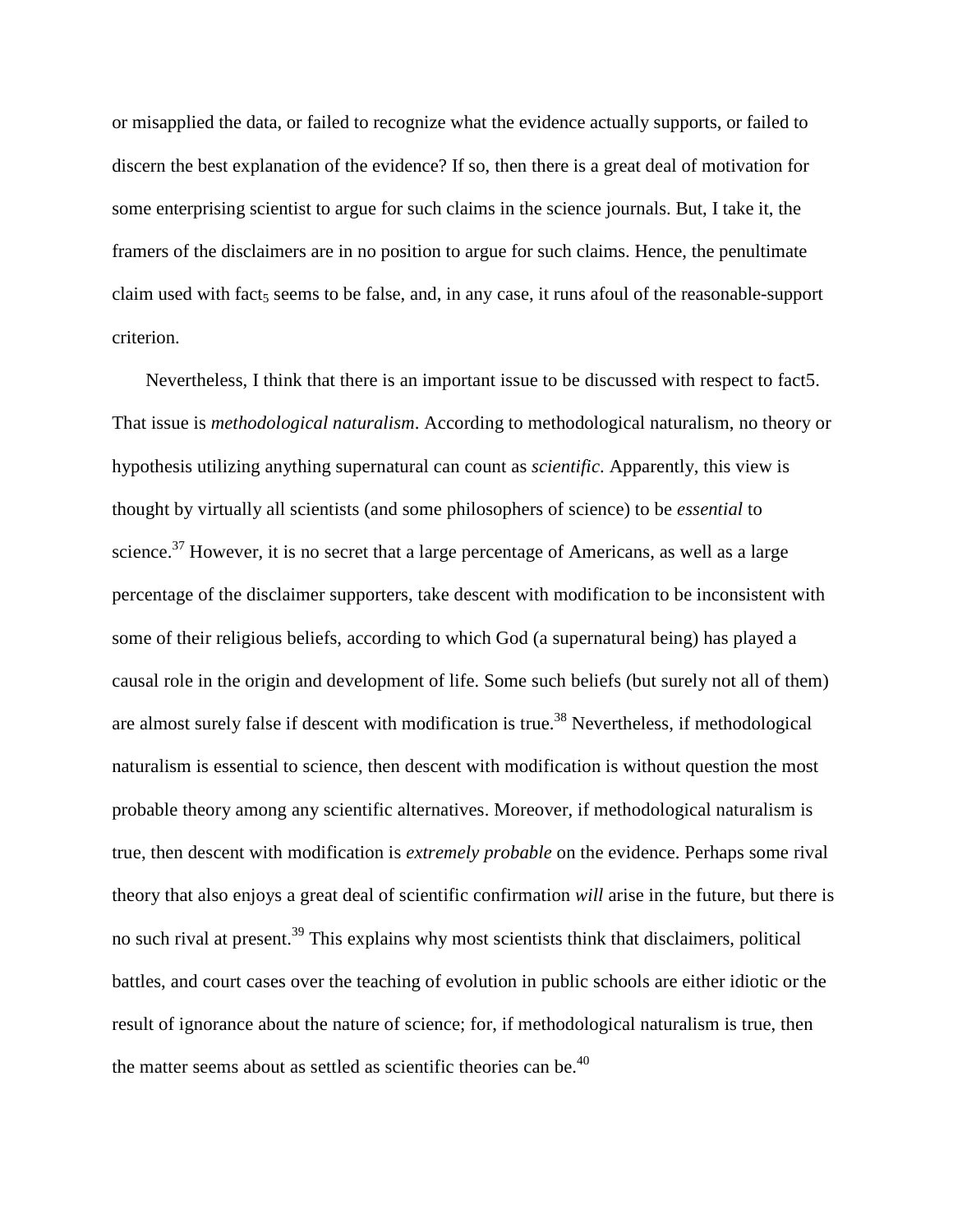Fact<sub>6</sub> used in the penultimate claim also fails to satisfy the reasonable-support test, but for a different reason. It says that *it is not the case that my total internal evidence strongly supports descent with modification's being true*. I think that we should grant that it is possible for someone's total internal evidence to support thinking that descent with modification is false. For all I know, for instance, there is someone who has legitimate evidence (whether or not it would be widely considered to be legitimate), perhaps some form of special religious evidence, which supports thinking that descent with modification is false, even if that person knows that scientists overwhelmingly endorse descent with modification. This would require, I think, some very special evidential circumstance, but it seems to me possible. Suppose that some framer of the disclaimer managed to get such evidence. Would it thereby be reasonable for that person to put a disclaimer about evolution on the biology textbooks of every student in a public school district? Surely not. It would be reasonable only if that person had good *scientific reasons* to deny descent with modification. But, again, the framers of the disclaimer are not scientists, and they possess no good scientific evidence that descent with modification is false. I conclude that even if the penultimate claim used with fact6 is true, given some school board member's internal evidence, that claim does not make putting the disclaimers on the textbooks a scientifically justified thing to do.

**6. Conclusion.** Having assessed all the interpretations of the key claim I consider to be in the neighborhood of our target, I conclude that there is no meaning of the key claim that provides even a marginally reasonable ground, of the sort that pertains to science, for a disclaimer of the "evolution is a theory, not a fact" sort to be placed on school textbooks or used in school policies. Is the key claim true? If I am correct, then this is what we should think: On some interpretations, the key claim is true but trivial; hence, those interpretations do not make it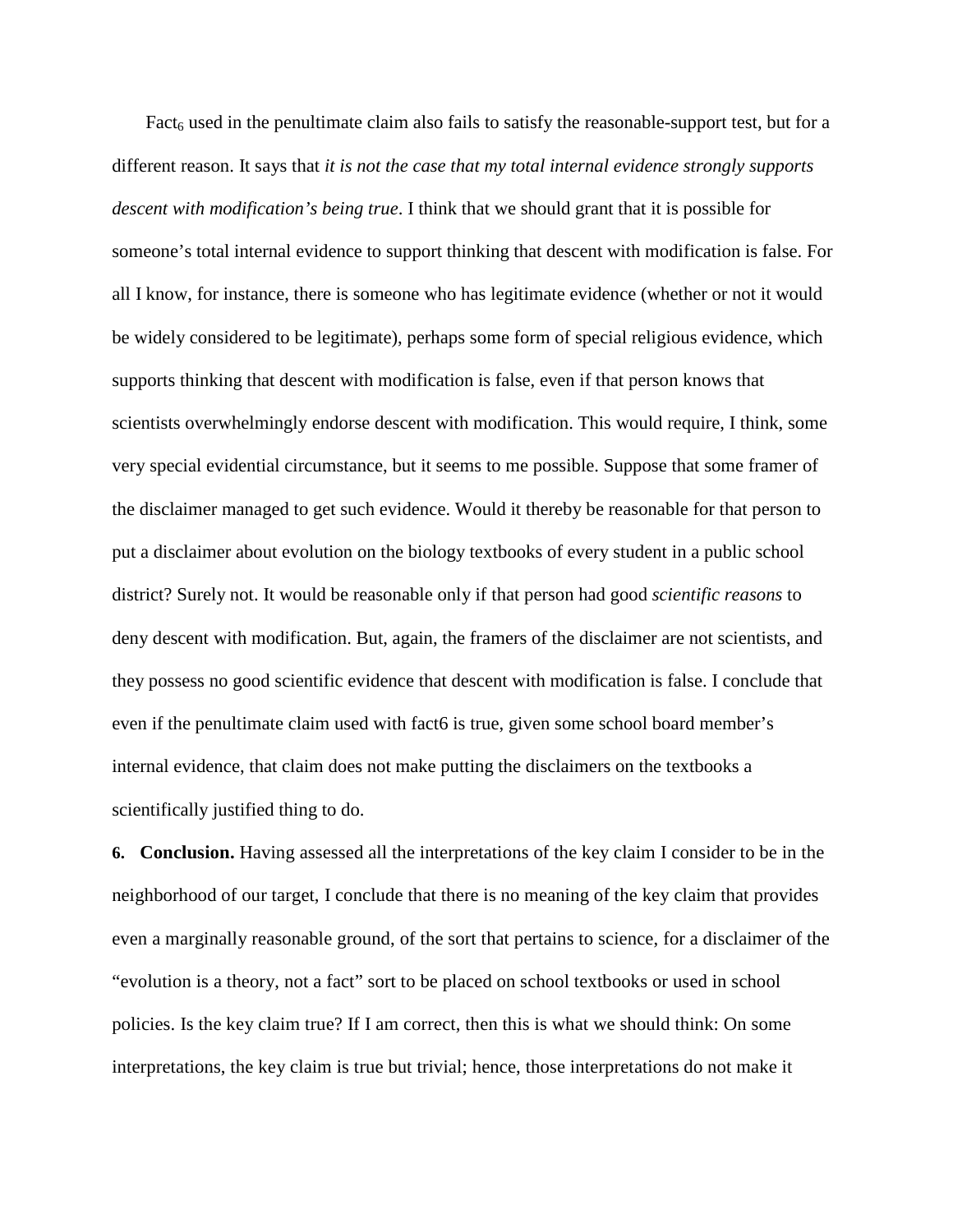reasonable to place a disclaimer on a science textbook. On other interpretations, the key claim is clearly false, given basic knowledge of science and very little thought; hence those interpretations do not make it scientifically reasonable to place a disclaimer on a science textbook. On all the other interpretations, the key claim is true but not even marginally justifiable as a rationale, of the kind pertaining to science, for placing a disclaimer on biology textbooks. Therefore, there is no interpretation of the key claim that scientifically justifies putting the disclaimer on biology textbooks.

**7. Final Thoughts.** What can we learn from all this? Three things come to mind. First, it seems to me that the reasoning involved in developing disclaimers of the "evolution is a theory, not a fact" sort reveals serious misunderstandings or ignorance about science, even if that reasoning is not quite in the neighborhood of what Plantinga has called "stupid reasons" for rejecting evolution.<sup>41</sup> Although those disclaimers do not explicitly reject evolution, they suggest that the scientific status of evolution is considerably worse than it actually is.

Second, I think that the sorts of evolution disputes going on in the culture at large reveal that there is a large percentage of people in general, and a considerable percentage of educated people, including members of school boards, who do not understand the nature or methods of science, or who do not understand the nature of various forms of argumentation. It is a travesty that a course in reason and argument—which teaches basic skills in deductive, inductive, and abductive reasoning—is not required of high school students. If we really care about this stuff, we ought to try to do something about it.

Third, there are reasons to think that the status of methodological naturalism in science is relevant to our assessment of the key claim using fact5. Although there is clearly no current scientific rival to descent with modification worth taking seriously, the privileged status of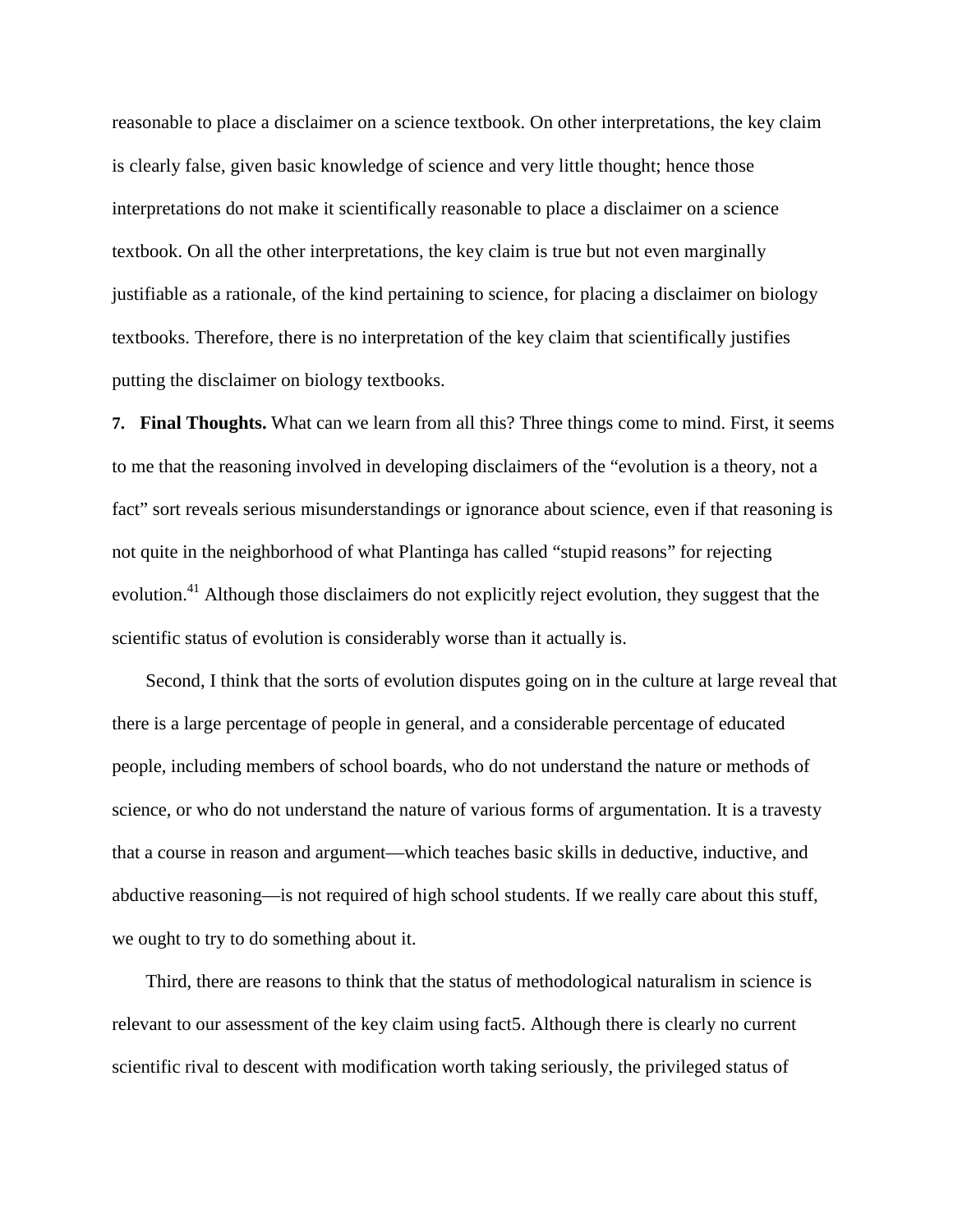methodological naturalism in science explains, in part, why the key claim using fact5 fails the reasonable-support condition; for, it effectively prevents the publishing, in mainstream science journals, of peer-reviewed articles that would provide the sort of detail needed to yield a testable rival to current evolutionary theory. However, since powerful arguments from the philosophy of science cast doubt on methodological naturalism, we can expect proponents of the intelligent design movement to use such philosophical arguments in an attempt to diminish evolutionary theory's status in science. Should the strategy succeed, a likely result, given much public sentiment and the strong political will of the anti-evolution movement, would be an escalation of public battles fought over evolution, as well as calls for significant revisions of what seem to be perfectly good science textbooks by those who know little about science. The stakes are high. This might explain why some philosophers of science have argued in high profile court cases that science cannot appeal to the supernatural, even when those philosophers have reason to believe that there is no principled reason that rules out supernatural explanations as being unscientific.<sup>42</sup> Despite my own skepticism about methodological naturalism, I too worry about the likely consequences of a public relaxing of the *de facto* restrictions on what counts as science. From my perspective, methodological naturalism is a vexed, troubling issue, but I predict that it is going to be a hot topic of future public debates over evolution.<sup>43</sup>

Todd R. Long

*California Polytechnic State University*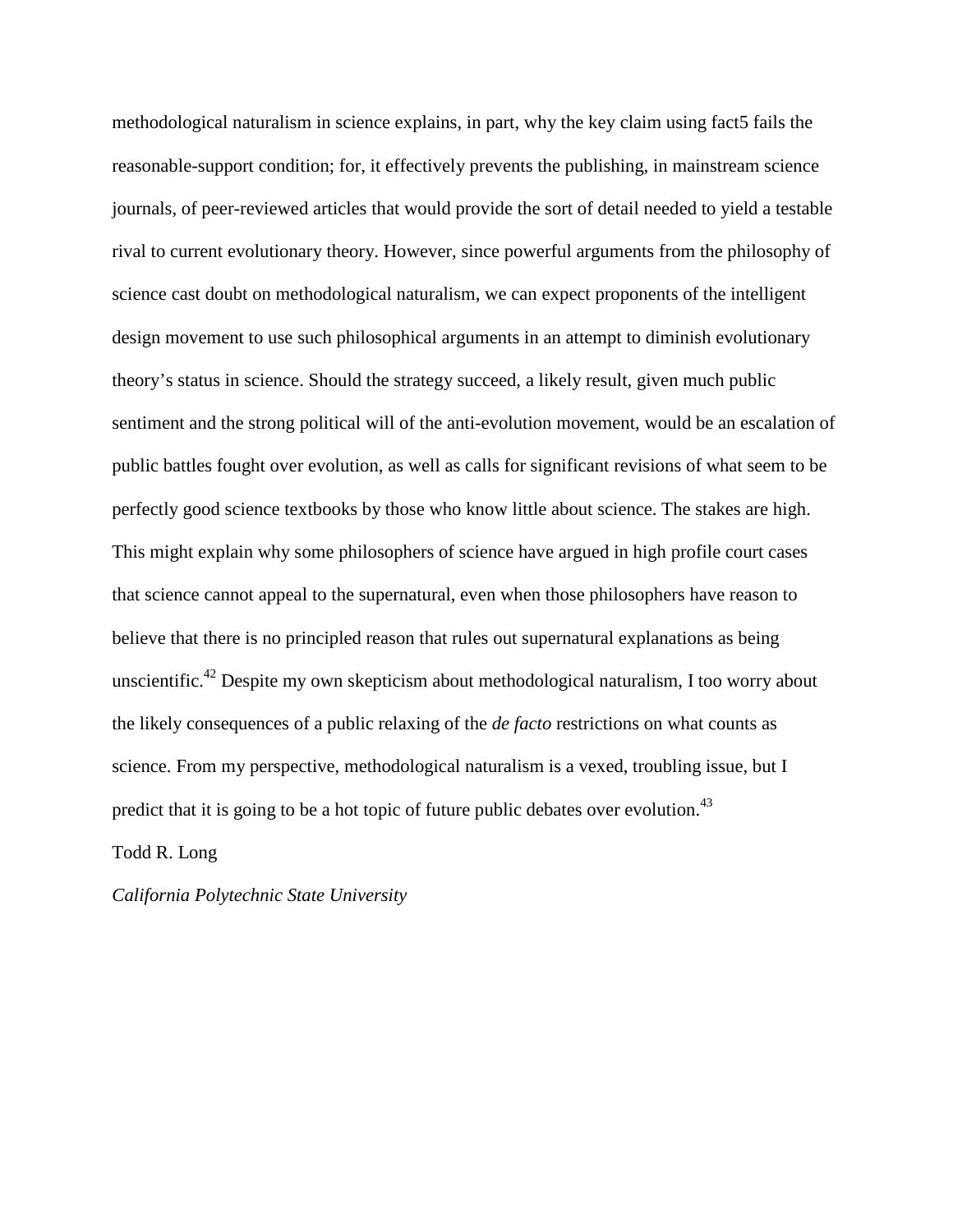$1$  Such results have followed from statements and efforts by Boards of Education in Arkansas, Georgia, Kansas, Ohio, Oklahoma, Pennsylvania, Texas, and others.

<sup>2</sup> The disclaimer was placed on the textbook: Kenneth Miller and Joseph Levine, *Prentice Hall Biology* (Prentice-Hall) 2002.

<sup>3</sup> As reported in Nicholas J. Matzke, "Design on Trial in Dover, Pennsylvania" *Reports of the National Center for Science Education* 24 (5): 4-9.

<sup>4</sup> The anti-evolution message of Alabama's disclaimer was softened in 2001, and softened further in 2005 (although the most recent version still says that evolution is a controversial theory). All three versions of the disclaimer are available at the following URL:

http://www.alscience.org/disclaimer.html.

<sup>5</sup> The Beebe School District disclaimer said this: "This textbook discusses evolution, a controversial theory some scientists present as a scientific explanation for the origin of living things, such as plants, animals, and humans. Many people believe that evolution alone is not adequate to explain the origins of life. For these people, the idea of an intelligent designer seems to make sense."

<sup>6</sup> *Selman v Cobb County School District* decision: http://alt.cimedia.com/ajc/pdf/evolution.pdf and *Kitzmiller v Dover Area School District* decision:

http://www.pamd.uscourts.gov/kitzmiller/kitzmiller.htm. Some of the legal issues have been settled. Although on May 25, 2006 the Eleventh Circuit Court of Appeals vacated the district court's judgment and remanded the case for further evidential proceedings (see

http://www.ca11.uscourts.gov/opinions/ops/200510341.pdf), the Cobb County School District decided on December 19, 2006 to accept a settlement (which resulted in a promise not to use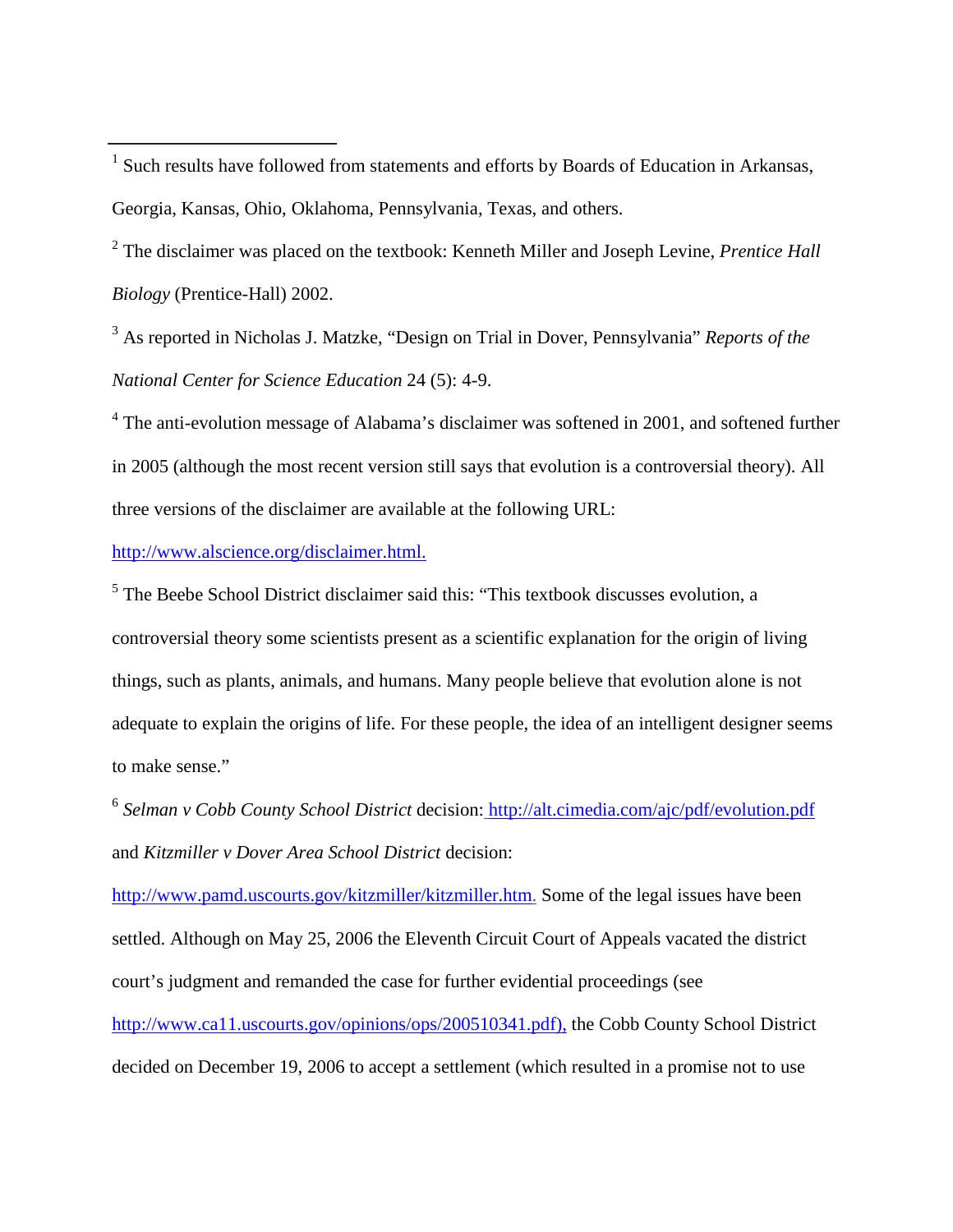evolution disclaimer stickers on school textbooks), rather than fight further in court. But, there are legal issues saliently similar to the Cobb County decision that are still up for grabs. For instance, Liza Gross reports that twelve anti-evolution bills in nine U.S. states were introduced during the first six weeks of 2006. See Liza Gross, "Scientific Illiteracy and the Partisan Takeover of Biology", *PLoS Biology* 4(5):e167, 2006. Also, for updates on just about all antievolution efforts in schools, see the National Center for Science Education's news archive on evolution in schools: http://www.ncseweb.org/pressroom.asp?branch=current.

 $<sup>7</sup>$  For more about No Child Left Behind standards as they relate to the teaching of evolution, see</sup> the report on Eugenie Scott's address to scientists and science educators at the 2006 meeting of the American Association for the Advancement of Science, in Liza Gross, "Scientific Illiteracy and the Partisan Takeover of Biology", *PLos Biology* 4(5): e167, 2006.

<sup>8</sup> The kind of warrant I have in mind has to do with the sort of epistemic justification that matters in science. I have nothing to say about any legal justification, social justification, or religious justification for the disclaimers.

<sup>9</sup> I take it that these are modest, charitable assumptions about the intentions of the drafters without which the disclaimer becomes absurd.

 $10$  Although I will not define the reasonable-support condition in a precise way, my commentary will reveal the gist of the condition. My main argument is that there is no interpretation of the key claim that provides even a marginally justifiable rationale, of the sort that matters in science, for the disclaimer.

<sup>11</sup> Kenneth Miller and Joseph Levine, *Prentice Hall Biology* (Prentice Hall) 2002, p. 369. <sup>12</sup> See Alvin Plantinga, "When Faith and Reason Clash: Evolution and the Bible" in Robert T. Pennock (ed.), *Intelligent Design Creationism and Its Critics* (MIT Press) 2001, pp. 127-128.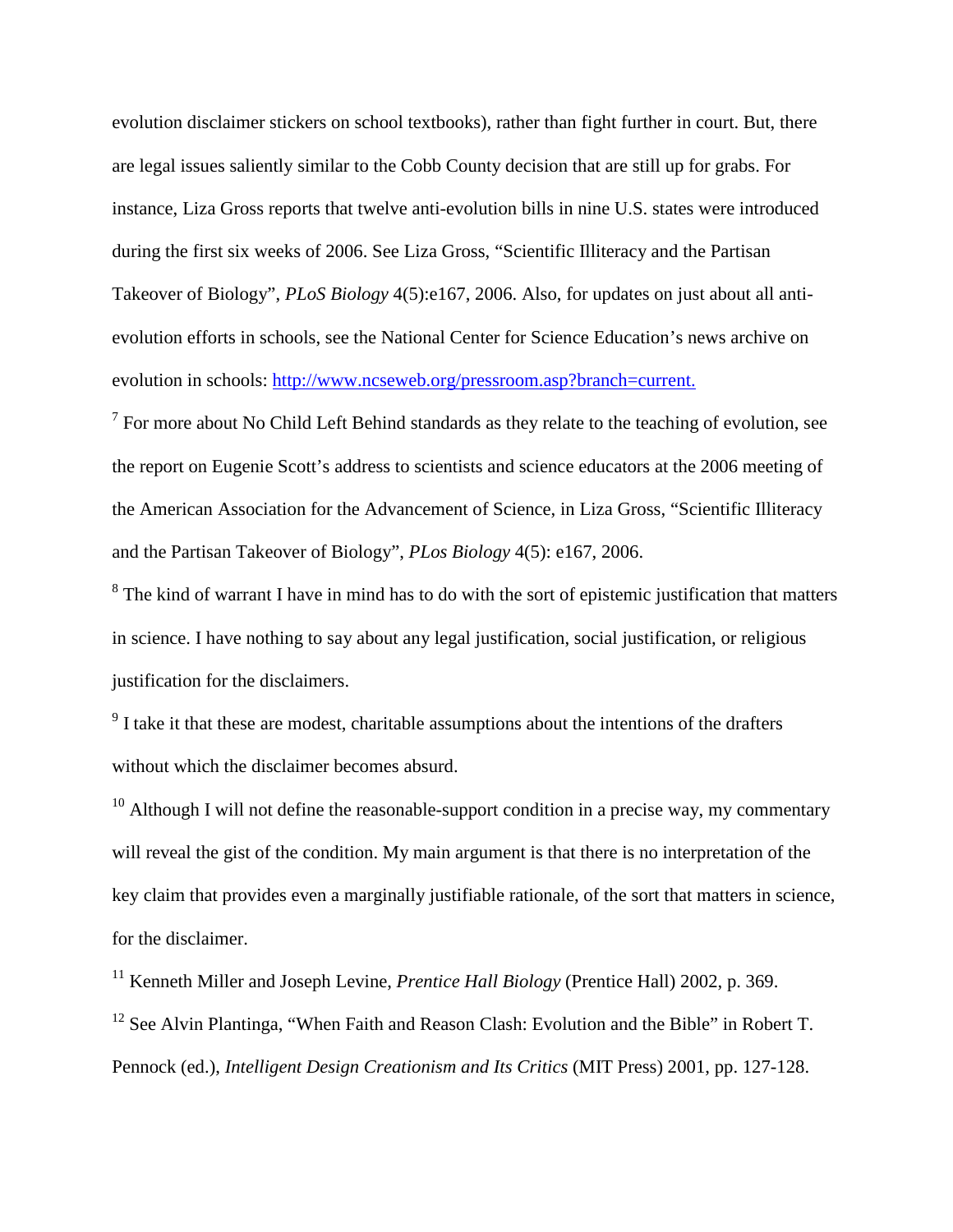<sup>13</sup> I do not mean to limit "natural mechanisms" to natural selection. According to current evolutionary work, relevant natural mechanisms may also include migration, mutation, and recombination. Nothing crucial to my paper turns on these details.

<sup>14</sup> Kenneth Miller and Joseph Levine, *Prentice Hall Biology* (Prentice Hall) 2002, p. 425. <sup>15</sup> Nevertheless, it may well be that the framers of the Cobb County disclaimer *did* intend "evolution" to mean or imply "a theory about how life originated". In an *Associated Press* story about the evolution disclaimer trial in Cobb County, it was reported that Marjorie Rogers—who started the drive to put the disclaimers in the school district's biology textbooks—said that it was only fair to put a small disclaimer in a textbook where religious-based ideas about the origin of life are not mentioned. See Kristen Wyatt, "Trial Begins Over Ga. Evolution Disclaimer", *Associated Press*, Monday, November 8, 2004.

<sup>16</sup> Here I am, of course, thinking about background assumptions of the drafters of the disclaimers. It is no secret that a salient pressure point for the disclaimer was a shared view among some parents in the community that "descent with modification" is inconsistent with God's creation of human beings as those parents interpreted the biblical account of creation. And, since "descent with modification" is widely cited as the gist of evolutionary theory by scientists, I think that it is appropriate, and at the very least, charitable, to take this interpretation to be the one intended. <sup>17</sup> Kenneth Miller and Joseph Levine, *Prentice Hall Biology* (Prentice Hall), 2002, p. 369.

 $18$  The word "theory" is used in other ways among the general public. For instance, suppose that, during the intermission of a mystery play, two audience members are discussing who committed the murder. One says to the other, "My theory is that the butler did it; after all, he appeared to be holding a bloody knife when he walked past the window." The other retorts, "My theory is that the stepmother did it; after all, she hated the boy." This kind of conversation goes on frequently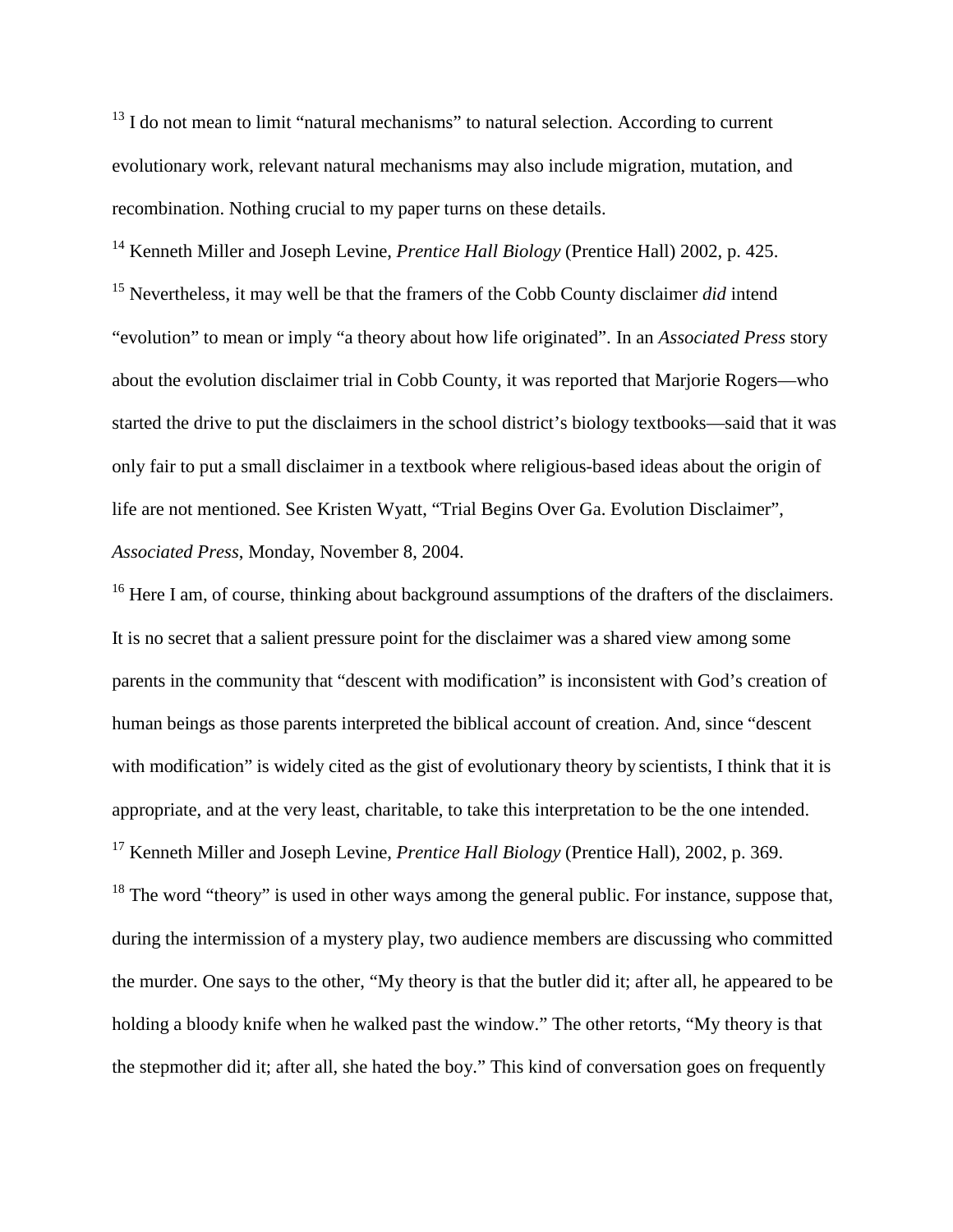in ordinary conversations between people. In using the word "theory", neither audience member implies that he has done anything that constitutes a widely accepted scientific means of confirming an explanation such as what is involved in empirical testing, measurement, or prediction; rather, this use of theory is much more akin to our grade-school understanding of a hypothesis: it is an educated guess or hunch based on the person's general background information about how murder suspects get treated in plays, or based on more general folk psychology, or the like.

 $19$  For instance, Kenneth Miller (a biologist at Brown University, the author of the textbook at issue at the Cobb County trial, and an expert witness in that trial) said that the disclaimer used the word "theory" in a colloquial way that suggested that it was "a guess, or little hunch". See Ellen Barry and Rennie Sloan, "Georgia Evolution Lawsuit is a Fact", *Los Angeles Times*, November 9, 2004.

<sup>20</sup> See Alvin Plantinga, "When Faith and Reason Clash: Evolution and the Bible" in Robert T. Pennock (ed.), *Intelligent Design Creationism and Its Critics* (MIT Press) 2001, pp. 113-145. I discuss the relevance of methodological naturalism later in the paper.

<sup>21</sup> Closely allied to this meaning of "fact" is a more colloquial use. For example, in writing a letter contesting a parking ticket I recently received, I wrote, "I did, in fact, display a legal parking permit on my windshield". Interestingly, I did not mean to imply that I had proof or physical evidence that I had displayed the permit. Although I was relying on memorial experiences as a kind of evidence or motivation for making the claim, I did not mean to imply that I had any non-private available evidence for the claim. Indeed, as I pointed out in the letter, there was no way at all for me to provide any non-private evidence. In saying that I did, in fact, display a legal parking permit I merely intended to say that it is *true* that I displayed a legal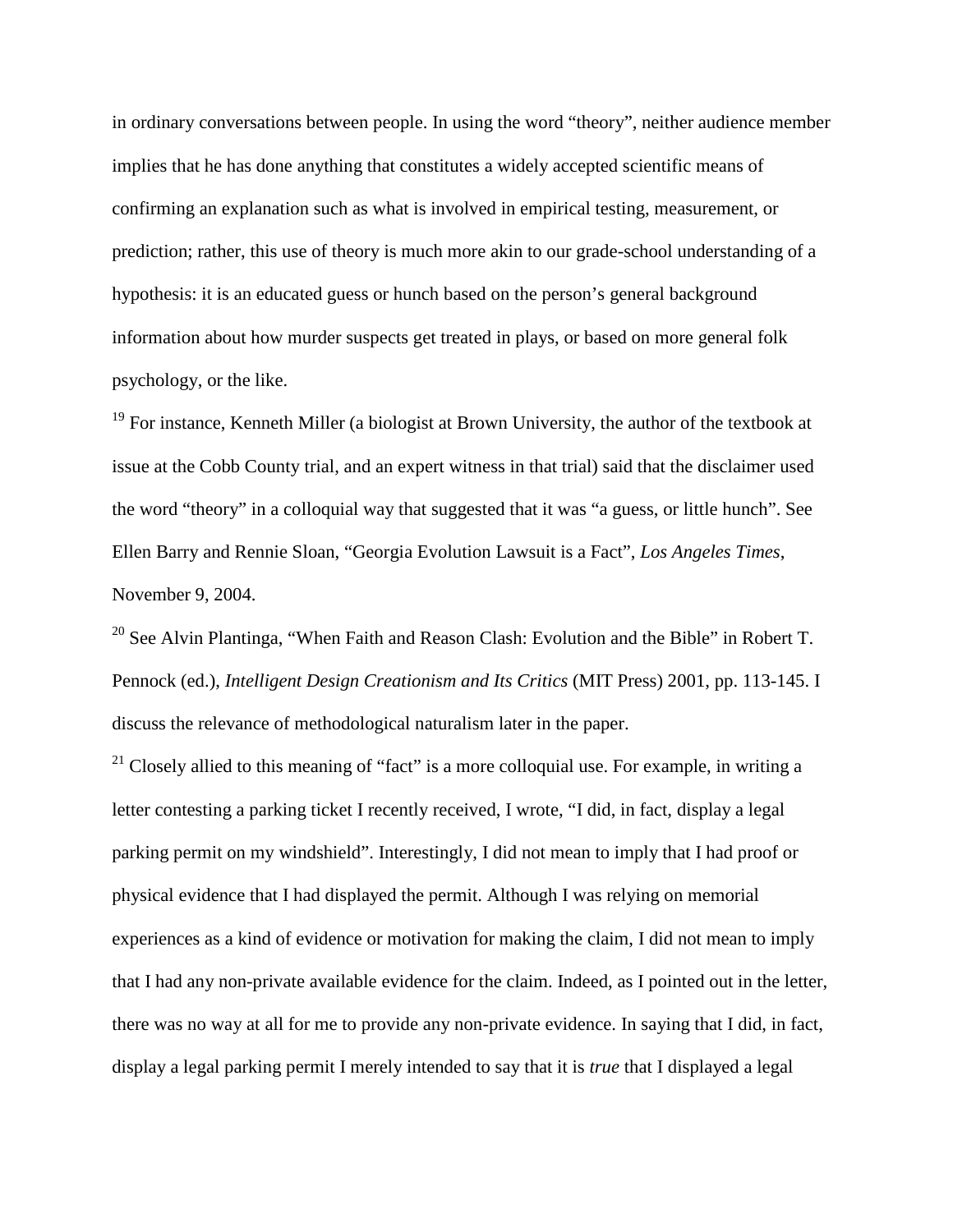parking permit. A little observation and reflection reveals that "fact" is used in this way quite often by ordinary people.

 $^{22}$  Such a view is consistent with theory1, according to which a scientific theory is more general than a fact in that a scientific theory is either something that purports to explain a fact or a set of facts, or something that may be used to yield an explanation of a fact or a set of facts. Kenneth Miller, the biologist who wrote the textbook on which the Cobb County disclaimer was placed, said: "Most scientists upon careful reflection would say that evolution is not a fact but a theory. The reason for that is not because they aren't sure that evolution is true, they are sure that evolution is true, but because a fact is simply an experimental observation. A theory in science is a higher level of understanding because theories explain the facts. Evolutionary theory is considered well supported and reliable, in ordinary language true simply because it explains so many facts from so many observations from so many areas of science". See Will Femia, "Biologist Ken Miller: Can God and Darwin Coexist?" **MSNBC.com** Chat Transcript (http:www.msnbc.msn.com/id/3080890/from/ET/print/1/displaymode/1098/).

 $^{23}$  To be sure, one might use the word "fact" in a sentence without implying that one believes that the thing said to be a fact is true; for instance, "Joe Blow believes that  $X$  is a fact, but he is wrong." But, such a statement clearly indicates that one thinks that there is a truth about X, namely, that X is not a fact. It seems to me, then, that a necessary condition on appropriately asserting "X is a fact" is the belief that X is true.

<sup>24</sup> Although it seems that someone *could* use "fact" in something like the way I have identified, I do not know of any actual person who uses the term in that way. I mention it here because it picks out a possible use of "fact" that is radically restrictive.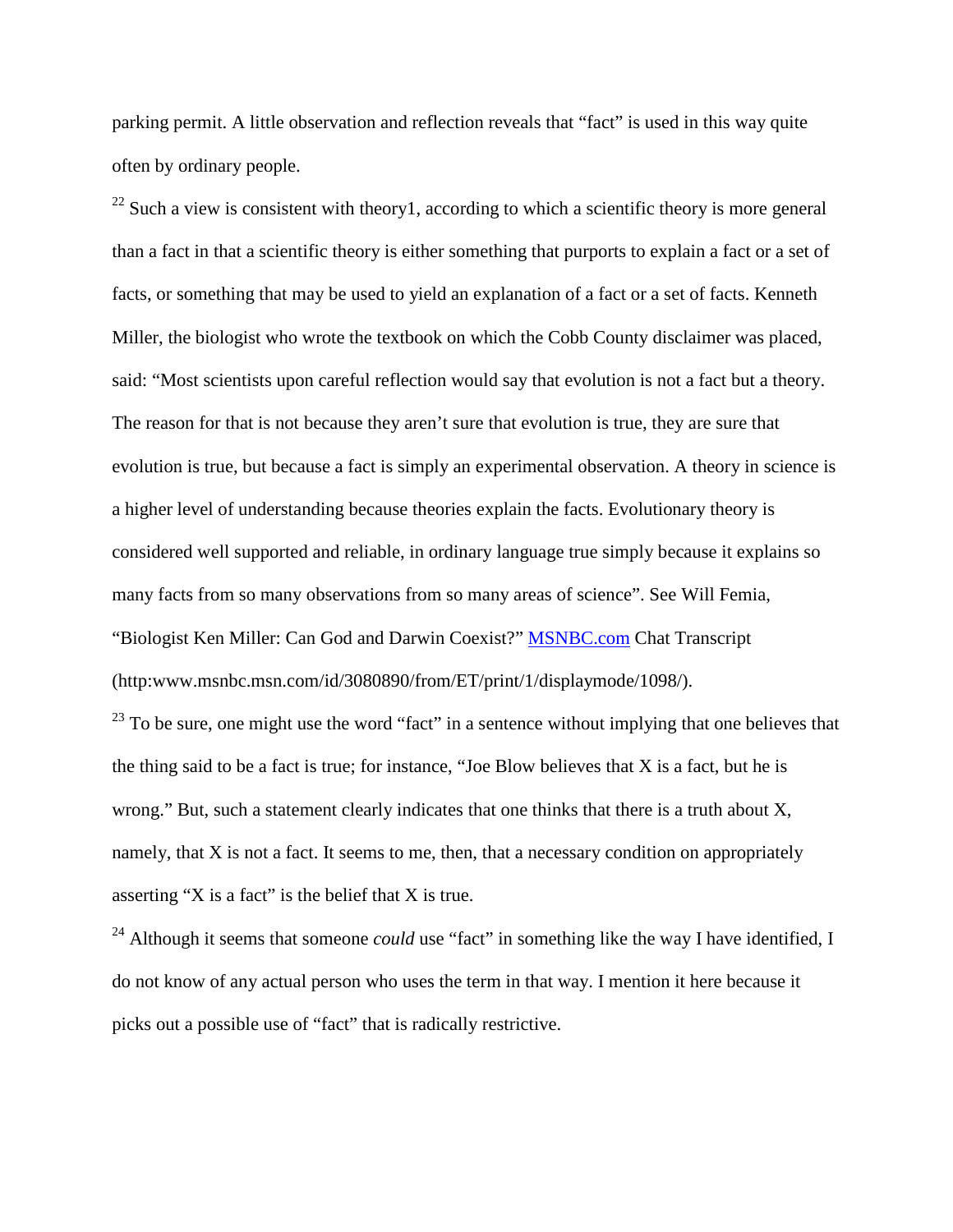<sup>25</sup> Reflection on these uses of "fact" reveals the point I made earlier, namely, that for one to say, "X is not a fact", one does not necessarily indicate that one believes X to be false; indeed, one could believe *p* to be true but think that *p* is not a fact because, for instance, one believes that it is not the case that the vast majority of scientists believe on the basis of scientific work they know about that  $p$ ; that is, one might think that  $p$ 's being a fact requires a near consensus among scientists, or the like.

<sup>26</sup> According to a random sample of scientists included in the 1995 edition of *American Men and Women of Science*, 95% of scientists said that they believed that human beings evolved over millions of years from less developed forms of life. See L. Witham, "Many scientists see God's hand in evolution", *Washington Times*, April 11, 1997: A8. See also the report in *Nature* (April 3, 1997) 386: 435-6.

<sup>27</sup> According to a random sample of scientists included in the 1995 edition of *American Men and Women of Science*, 40% of scientists said that they believed that God guided the evolution of humans. See L. Witham, "Many scientists see God's hand in evolution", *Washington Times*, April 11, 1997: A8. See also the report in *Nature* (April 3, 1997) 386: 435-6.

 $28$  Furthermore, if the drafters of the disclaimer really thought that they had good scientific reason to believe that descent with modification is false, then since it is the guiding, over-arching explanation in biology, with important consequences for almost everything said in the textbook, we would expect them not to put a disclaimer on it but rather to ban the book as an instance of bad science.

 $^{29}$  It is somewhat ironic that most high school physics textbooks teach Newtonian mechanics, not quantum mechanics, despite the fact that physicists believe that Newtonian mechanics is false. For an excellent discussion of how the Newtonian mechanics-quantum mechanics dispute is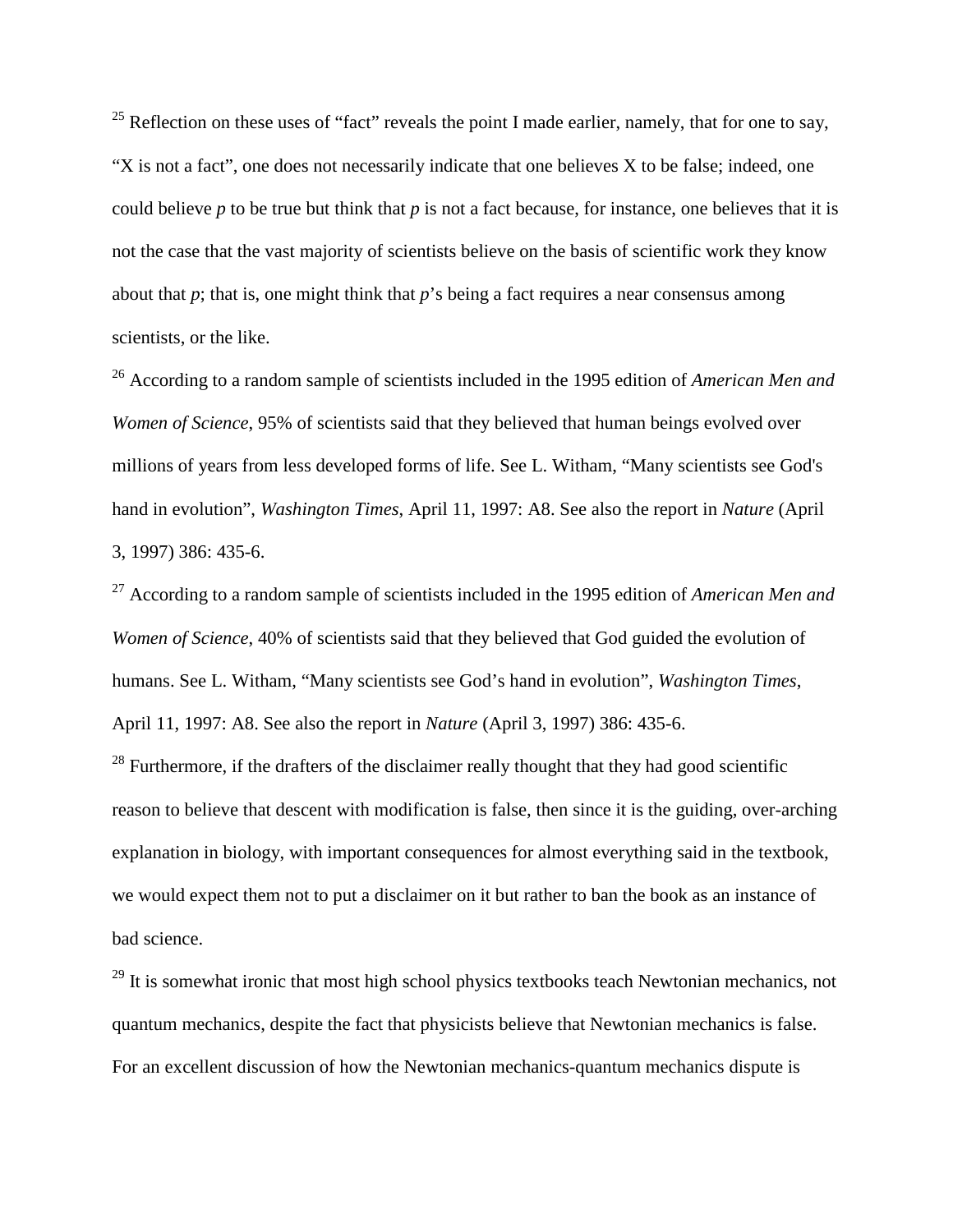crucially different from current evolution-intelligent design disputes, see Branden Fitelsen, "Some Remarks on the "Intelligent Design" Controversy", unpublished manuscript, 2005 (http://fitelson.org/id.pdf).

 $30$  Consider also official statements of 74 scientific and scholarly organizations that endorse evolutionary theory, as compiled by The National Center for Science Education (http://www.ncseweb.org/resources/articles/8753\_statements\_from\_scientific\_an\_12\_19\_2002.a sp).

 $31$  However, some honest, smart people have argued that descent with modification is improbable on the evidence. For instance, Alvin Plantinga has argued that, given theism which Plantinga says Christians are entitled to assume given all that they know—descent with modification is improbable. See Alvin Plantinga, "When Faith and Reason Clash: Evolution and the Bible" and "Evolution, Neutrality, and Antecedent Probability" in Robert T. Pennock (ed.), *Intelligent Design Creationism and Its Critics* (MIT Press) 2001. I do not know whether Plantinga is correct about this, but I am sure that his claim is relevant to my critique only if there is good scientific evidence that supports theism. Elsewhere Plantinga has, without appealing to theism, argued against the probability of evolution. For instance, he has argued that the probability of the conjunction of *E* (human cognitive faculties arose by evolutionary mechanisms) and *N* (metaphysical naturalism), given *R* (we have generally reliable psychological mechanisms for forming beliefs about the world) is low. See Alvin Plantinga, *Warrant and Proper Function* (Oxford University Press) 1993, ch. 12. However, Branden Fitelsen and Elliot Sober have revealed problems with Plantinga's argument. Furthermore, they point out that, even if Plantinga is correct, it does not follow that  $(E \& N)$  is improbable relative to *all* relevant evidence. Moreover, they make the important point that high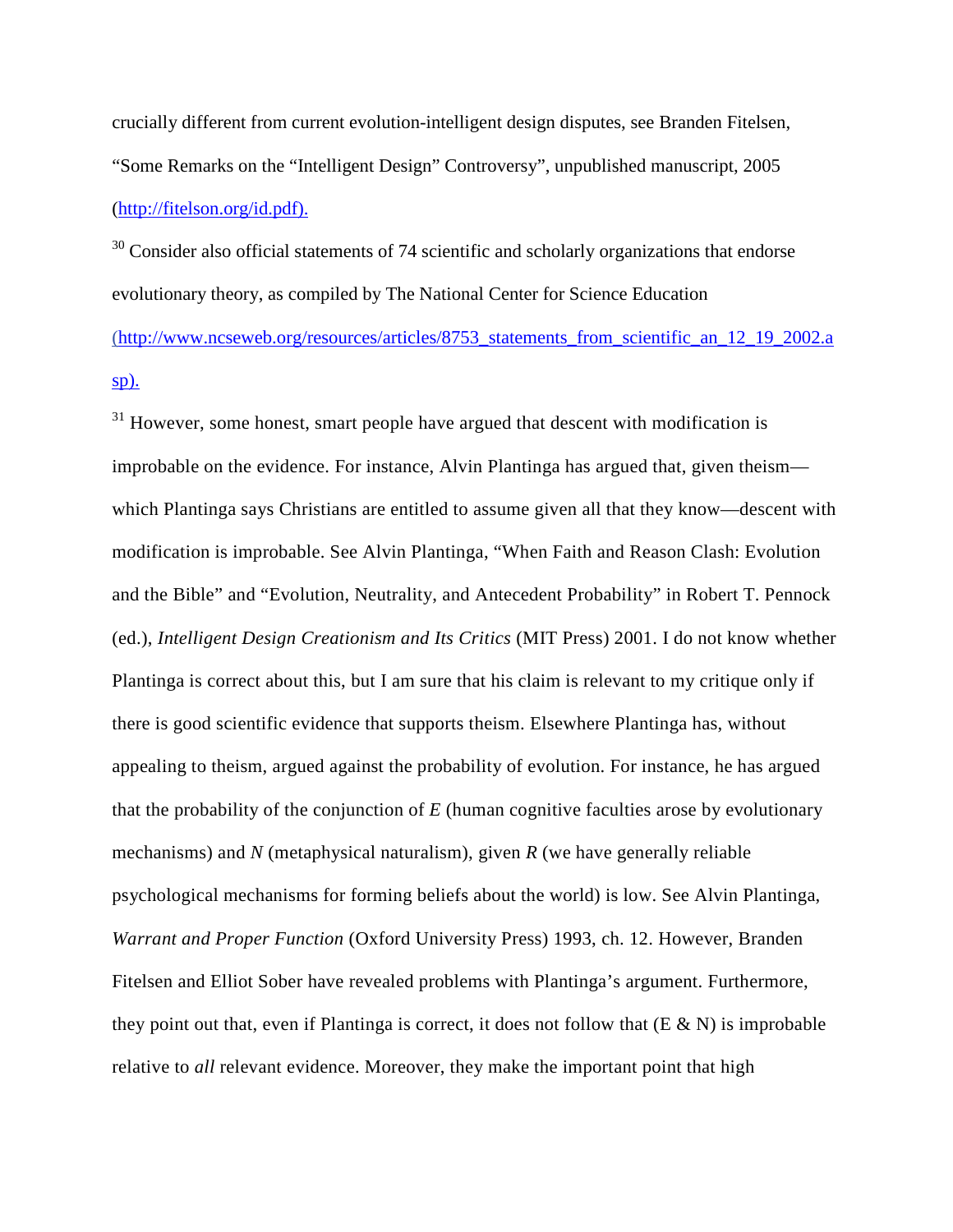probability is neither necessary nor sufficient for rational belief. The upshot is that there is considerably more work to do to establish Plantinga's point. See Branden Fitelson and Elliot Sober, "Plantinga's Probability Arguments against Evolutionary Naturalism" in Robert T. Pennock (ed.), *Intelligent Design Creationism and Its Critics* (MIT Press) 2001, pp. 411-427.  $32$  Design arguments in philosophy go back at least to Plato and include those by Aquinas, William Paley, and a host of twentieth-century and twenty-first century philosophers. For examples of recent pro-intelligent design arguments that are purported to be scientific, see Michael Behe, *Darwin's Black Box* (The Free Press) 1996 and William Dembski, *The Design Inference* (Cambridge University Press) 1998. See also the list of pro-intelligent design publications accessible on the Discovery Institute's Center for Science and Culture website: http://www.discovery.org/csc/. Also, for useful collections of essays by philosophers and scientists on either side of current debates about intelligent design, see William Dembski and Michael Ruse (eds.) *Debating Design: From Darwin to DNA* (Cambridge University Press) 2004, and Robert T. Pennock (ed.), *Intelligent Design Creationism and Its Critics* (MIT Press) 2001.

<sup>33</sup> This point has been made by a number of commentators. See, for instance, Mark Perakh and Matt Young, "Is Intelligent Design Science?" in Matt Young and Taner Edis (eds.), *Why Intelligent Design Fails* (New Brunswick: Rutgers University Press) 2005, pp. 185-196. See also Matthew J. Brauer, Barbara Forrest, and Steven G. Gey, "Is it Science Yet?: Intelligent Design Creationism and the Constitution", *Washington University Law Quarterly* 83:1, 2005, 121-124. <sup>34</sup> A fine argument for this point is made by Elliot Sober, *Philosophy of Biology* (Boulder: Westview Press) 1993, pp. 42-54.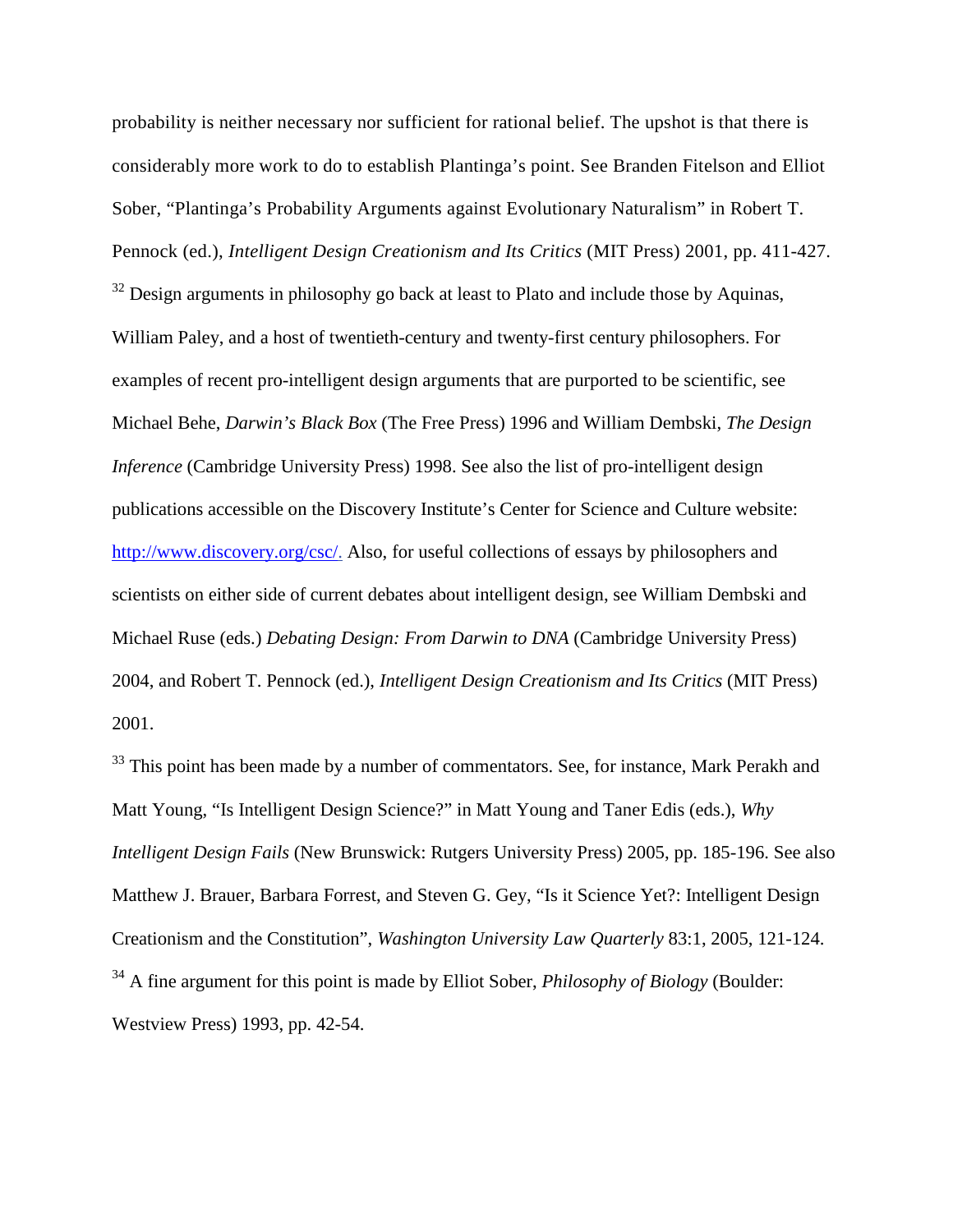$35$  For a helpful discussion and explanation of how evidential support in science depends generally on comparisons of extant scientific theories, as well as an excellent treatment of the scientific status of intelligent design theory in contrast to evolutionary theory, see Branden Fitelsen, "Some Remarks on the "Intelligent Design Controversy", unpublished manuscript, 2005 (http://fitelson.org/id.pdf). Elliot Sober also argues that testing a scientific theory is essentially a contrastive activity, in which one specifies a range of alternative theories against which to test the theory at issue. See Elliot Sober, "Testability", *Proceedings and Addresses of the APA*, 73:2, pp. 47-76. See also Elliot Sober, "Contrastive Empiricism" in C. Wade Savage (ed.), *Scientific Theories*, vol. 14 (University of Minesota Press) 1990, pp. 392-410. See also Elliot Sober, *Philosophy of Biology* (Boulder: Westview Press) 1993, pp. 42-46.

<sup>36</sup> Royal Society statement on evolution, creationism, and intelligent design:

(http://www.royalsoc.ac.uk/news.asp?id=4298).

 $37$  Basil Whiley seems to speak for a lot of scientists (theists and atheists) in saying: "Science must be provisionally atheistic or cease to be itself". See Basil Whiley, "Darwin's Place in the History of Thought" in M. Banton (ed.), *Darwinism and the Study of Society* (Chicago: Quandrangle Books) 1961. There is a huge body of commentary about the recent evolution disclaimers and court cases that reveals that methodological naturalism continues to prevail as a popular presupposition for science. Methodological naturalism was explicitly discussed in the Kitzmiller v Dover Area School District trial by two philosophers of science, Robert Pennock and Barbara Forrest. Pennock said, "[We scientists] are forced to restrain ourselves to looking for natural regularities. That's part of what it means to be able to give evidence for something. You've undermined that notion of empirical evidence if you start to introduce the supernatural", and Forrest said, "Methodological naturalism is a methodology. It's a way of addressing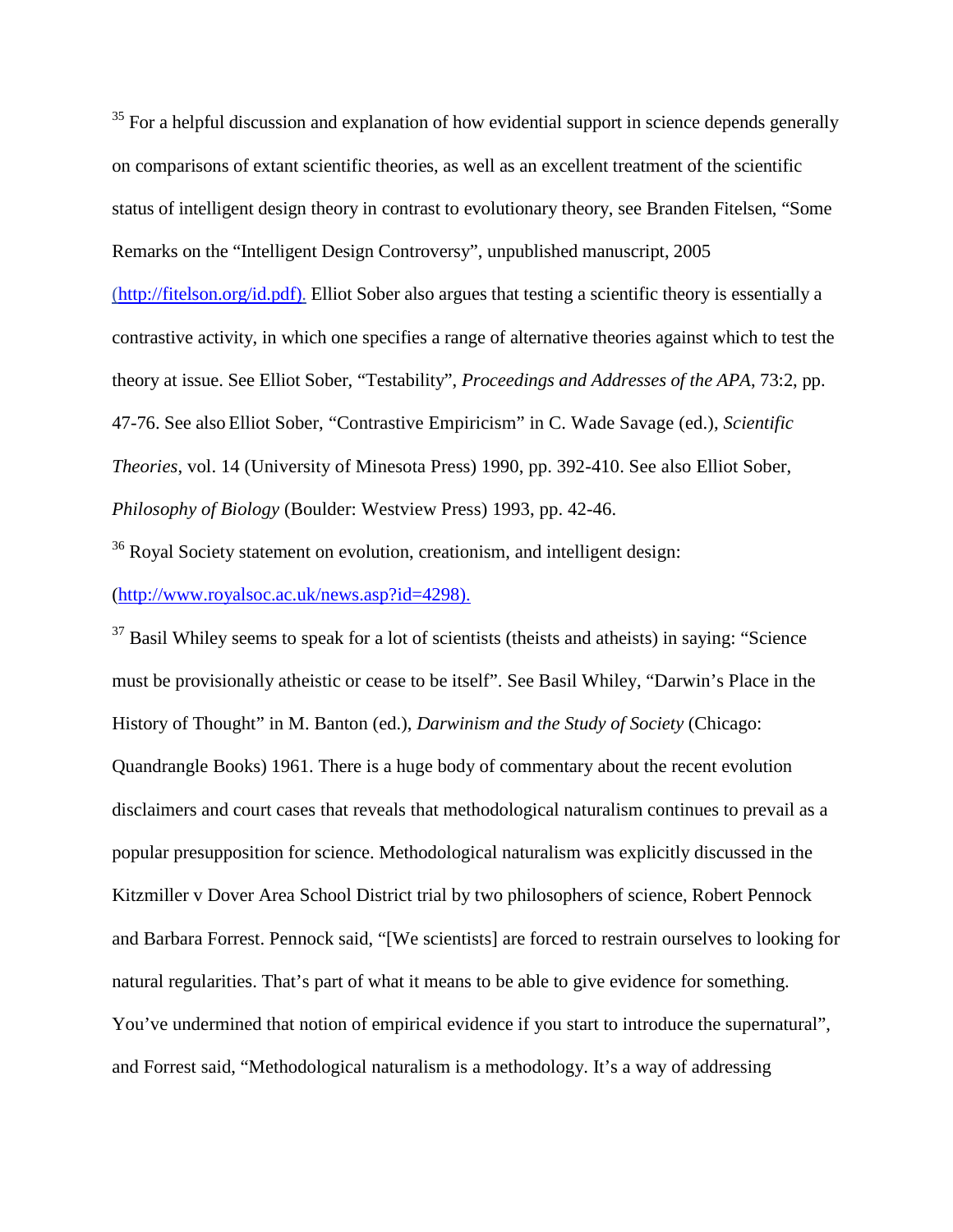scientific questions. It reflects the practice of science that has been successfully established over a period of centuries. It's not imposed upon science. It reflects the successful practice of science". A helpful selection of this discussion is provided by Ophelia Benson, "Intelligent Design is Not Science: Official", *The Philosopher's Magazine*, 2006

(http://www.philosophersnet.com/magazine/article.php?id=1000).

 $38$  For instance, the proposition that the Earth is only a few thousand years old is almost surely false, given descent with modification. Note, though, that it does not follow that God did not create the universe or that God did not create life.

 $39$  A nontheistic rival to evolution is appealed to by The Raelian Movement

(http://www.rael.org), according to which life on earth was genetically engineered by purposeful, intelligent design: by extraterrestrial humans. However, we have at present almost no evidence for the theory except for the testimony of Rael. See Robert T. Pennock, "Why Creationism Should Not Be Taught in the Public Schools" in Robert T. Pennock (ed.), *Intelligent Design Creationism and Its Critics* (MIT Press) 2001, p. 761.

 $40$  That is, the matter of which scientific theory is better confirmed by the evidence. Is methodological naturalism true? Although it certainly characterizes an attitude among today's mainstream scientists, some fine work by philosophers of science calls into question the status of methodological naturalism. In addition to the much discussed "demarcation problem", which seems to reveal that there is no necessary and sufficient condition for something to be *science*, the fact that scientists frequently use *inference to the best explanation* (and similar kinds of reasoning) seems to allow for scientific hypotheses and theories that appeal to the supernatural. For an argument that a theory that appeals to the supernatural can satisfy scientific standards, see Del Ratzsch, *Nature, Design and Science* (SUNY Press) 2001. For examples of arguments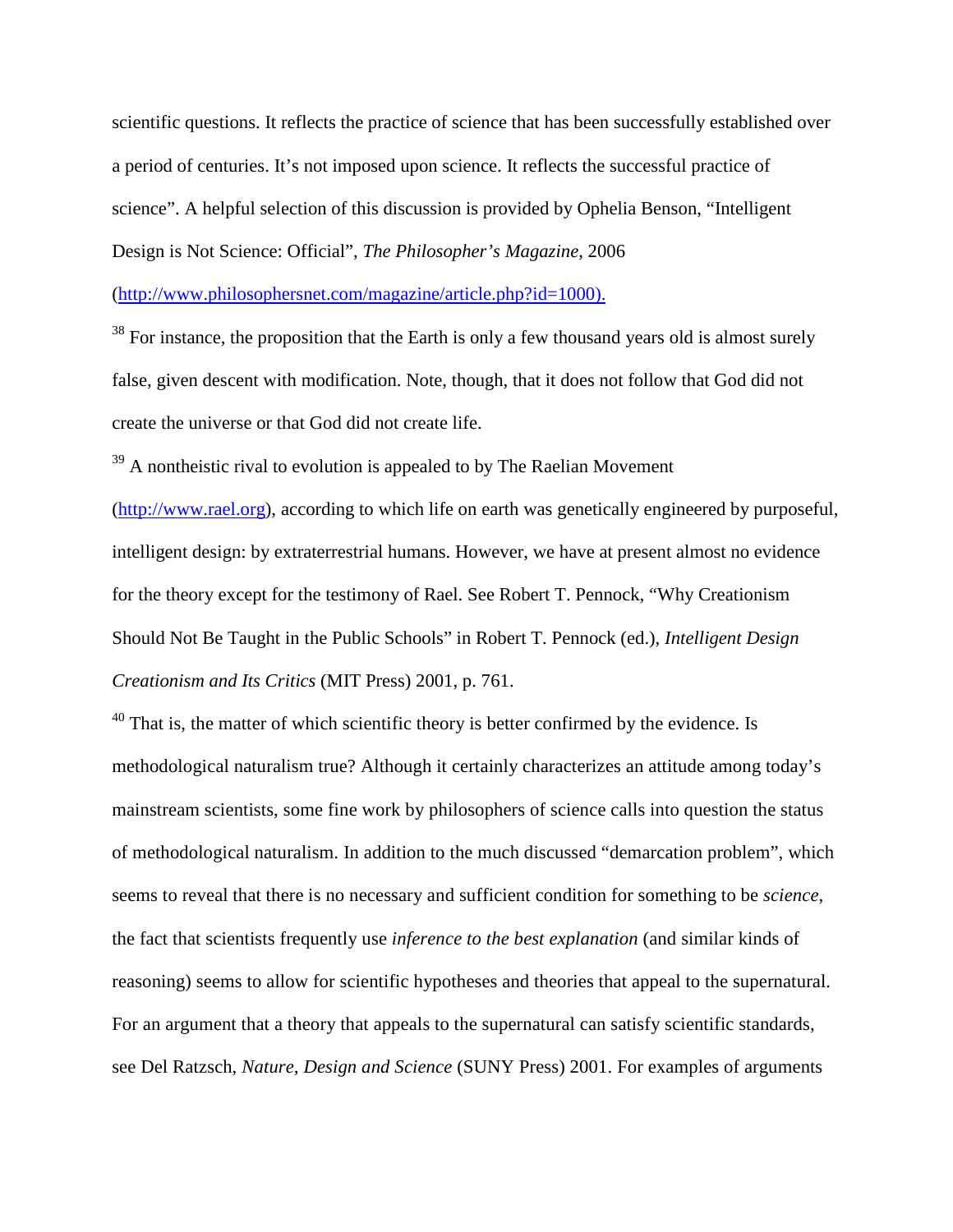from philosophers of science (including some who are no friends of intelligent design theory or any view according to which a supernatural being exists) that support the possibility of a properly scientific theory, explanation, or hypothesis that appeals to the supernatural, or that show that there is no necessary and sufficient condition for what counts as scientific that would rule out appeals to the supernatural as being unscientific, see Larry Laudan, "The Demise of the Demarcation Problem" in Michael Ruse (ed.), *But Is It Science? The Philosophical Question in the Creation/Evolution Controversy*, (Buffalo: Prometheus) 1988, 337-350; also see Mark Perakh and Mark Young, "Is Intelligent Design Science?" in Matt Young and Taner Edis (eds.), *Why Intelligent Design Fails* (New Brunswick: Rutgers University Press) 2005, pp. 185-196; also see Elliot Sober, *Philosophy of Biology* (Westview Press) 1993, ch. 2.

If methodological naturalism were to become discredited among *scientists*, then this could, in principle, open the door for a theory that would threaten the scientific status of evolutionary theory. The existence of such a rival could then provide for a key claim using fact5 that would pass all our tests of a successful interpretation. Will a serious rival emerge in the future? I doubt it, in part because, as I mention in section 7, the near consensus among scientists that methodological naturalism is true practically prevents the publishing, in mainstream science journals, of peerreviewed articles that would provide enough detail to yield a testable rival to current evolutionary theory. Interestingly, even most philosophers of science who have testified as expert witnesses in evolution-related trials in recent years have joined the chorus of scientists in singing the praises of methodological naturalism as presupposed by science. This chorus has certainly convinced judges that would-be intelligent design theories, for instance, are essentially religious, rather than scientific. For instance, in the Kitzmiller v. Dover Area School District trial, philosophers of science Robert Pennock and Barbara Forrest testified in support of methodological naturalism in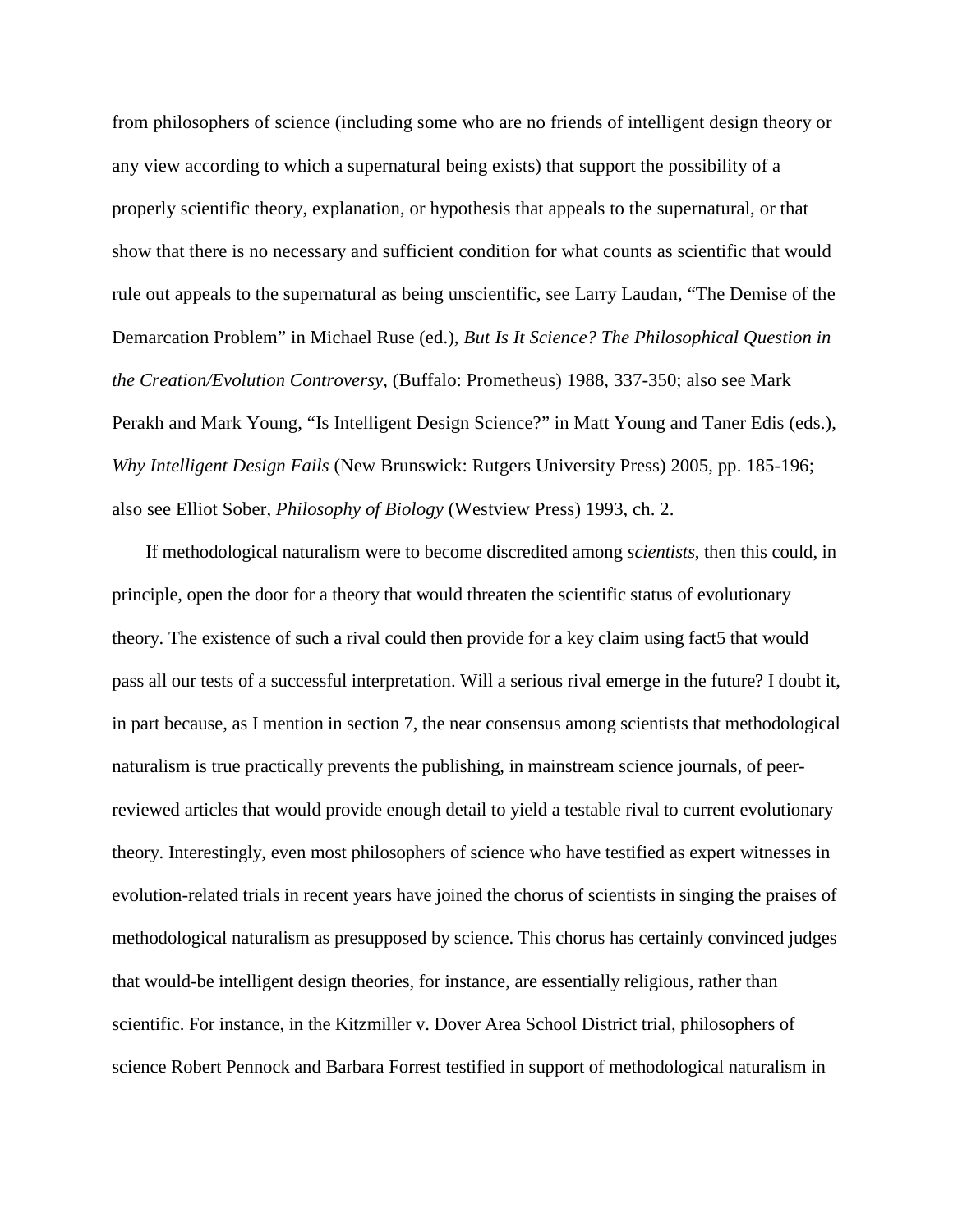science. Forrest was asked by the defense attorney: "Should scientists be allowed to follow the evidence where it leads or should they be constrained to follow the evidence only where materialism allows?", to which Forrest replied, "Science by its nature and on the basis of its successful practice cannot address questions of the supernatural, and that's because the cognitive faculties that humans have will not take us beyond the reach of those faculties. And so science is really an intellectually quite humble process. It does not address supernatural claims. It has no methodology by which to do that". Quotations provided by Ophelia Benson, "Intelligent Design is Not Science: Official", *The Philosopher's Magazine*, 2006 (http://www.philosophersnet.com/magazine/article.php?id=1000).

Two thoughts come to mind: first, although I am not sure what was precisely meant by "cognitive faculties that humans have will not take us beyond the reach of those faculties", I am sure that religious people (including many scientists) for thousands of years have been claiming to have access to the supernatural; and, second, it seems to me that science *does* have methodologies to address supernatural claims: those involved in inference to the best explanation. What prevents us, at least in principle, from comparing, say, evolutionary theory, to some other scientific theory that appeals to a supernatural being, in order to determine which is the best explanation according to the prevailing scientific methods? It is not at all obvious that, merely by mentioning a supernatural being, a theory cannot possess virtues sometimes cited as characteristic of science: empiricality, observability, falsifiability, testability, controllability, predictability, fruitfulness, and the like.

 $41$  Plantinga directed his own criticism to the early literature from so-called "Creation Science". See Alvin Plantinga, "When Faith and Reason Clash: Evolution and the Bible" in Robert T. Pennock (ed.), *Intelligent Design Creationism and Its Critics* (MIT Press) 2001, pp. 113-145.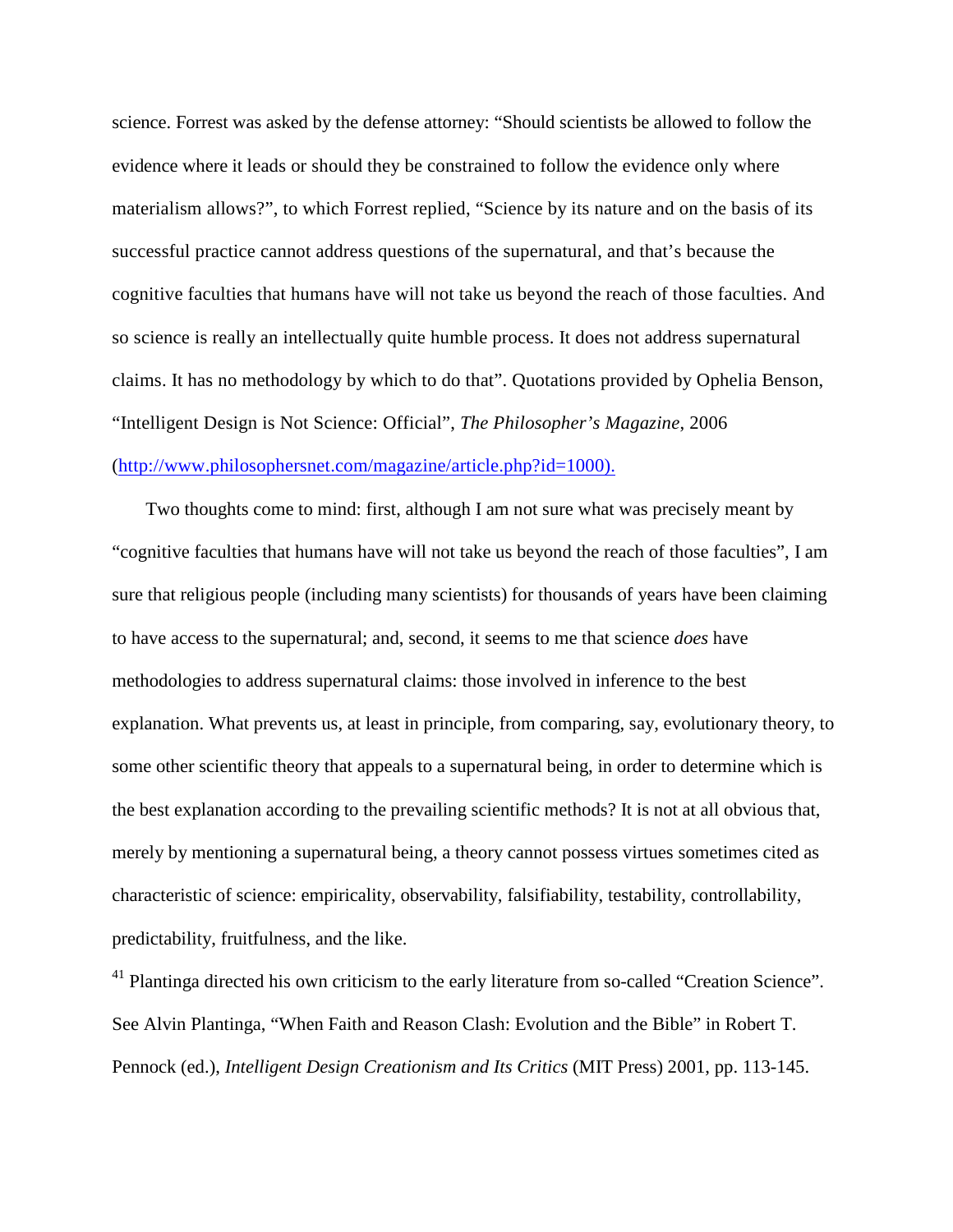It is worth noting that my central claims in the paper do not imply that those who drafted the disclaimers were themselves stupid, or *believing* irrationally or *acting* irrationally. As for *belief*, I suspect that many disclaimer supporters were either misinformed or ignorant about crucial issues concerning how biology or science in general works, as well as about which theses are crucial to evolutionary theory; accordingly, they might have had reason to believe that evolution is considerably worse as a scientific explanation than are many other scientific explanations. And, given the political pressures placed on them by many of their constituents, it could be that the school board members who were responsible for the actual disclaimers were not *acting*  irrationally, either. To find out whether their actions were rational, we would need to know what obligations school board members have to seek out information from the scientific community, what obligations school board members have to satisfy their constituents, and what obligations they have to consider the legal consequences of their behavior. Such issues go beyond the scope of this paper, and, in any case, I do not know how to settle those issues.

 $^{42}$  A helpful discussion of this general issue occurs in Part Four in Michael Ruse (ed.), *But Is It Science?* (Buffalo: Prometheus) 1988, pp. 335-399, in which philosophers of science Larry Laudan, Michael Ruse, and Philip Quinn discuss Michael Ruse's expert testimony at the 1981 Arkansas Creationism trial (McLean v. Arkansas). Laudan and Quinn argue separately that the victory for science accomplished by the judge's ruling was hollow or underhanded, for, as Laudan says, "it was achieved only at the expense of perpetuating and canonizing a false stereotype of what science is and how it works". See Larry Laudan, "Science at the Bar— Causes for Concern" in Michael Ruse (ed.), *But Is It Science?* (Buffalo: Prometheus) 1988, p. 355. Quinn bemoans the risks and dilemmas that philosophers of science often face when they get involved in policy-making. The risks are that, if philosophers of science seek to express the